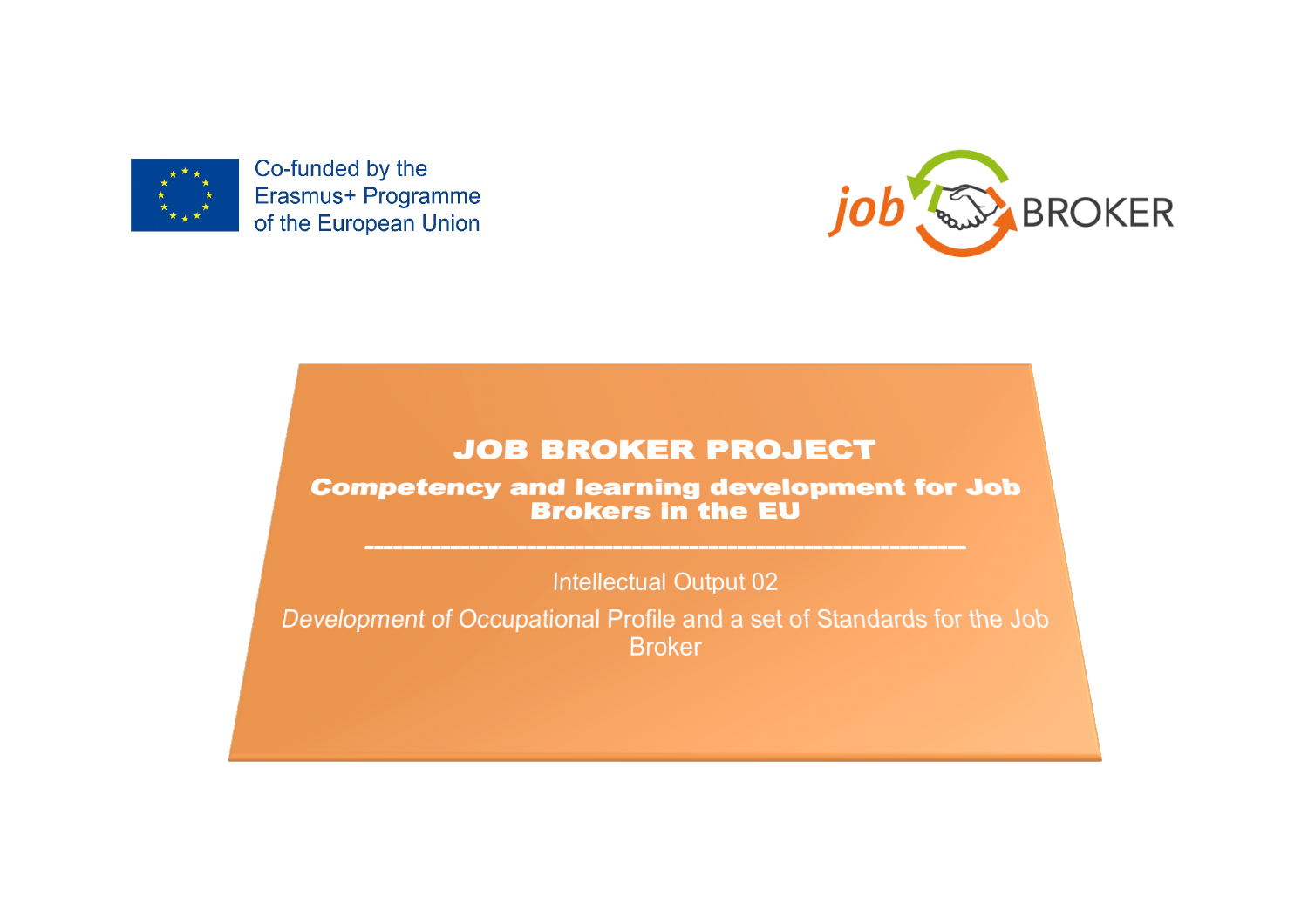# **CONTENTS**

*Introduction*

**1. The Job Broker Project** 

2. Context and definition of the Job Brokering services in Europe

**3. Definition of the "Job Broker Profile" approach for the Active Labour Market Policies** 

4. Standards for the Job Broker: occupational profile and competency framework

5. Continuing Professional Development (CPD) - List of useful resources and links in the partner countries

*Glossary*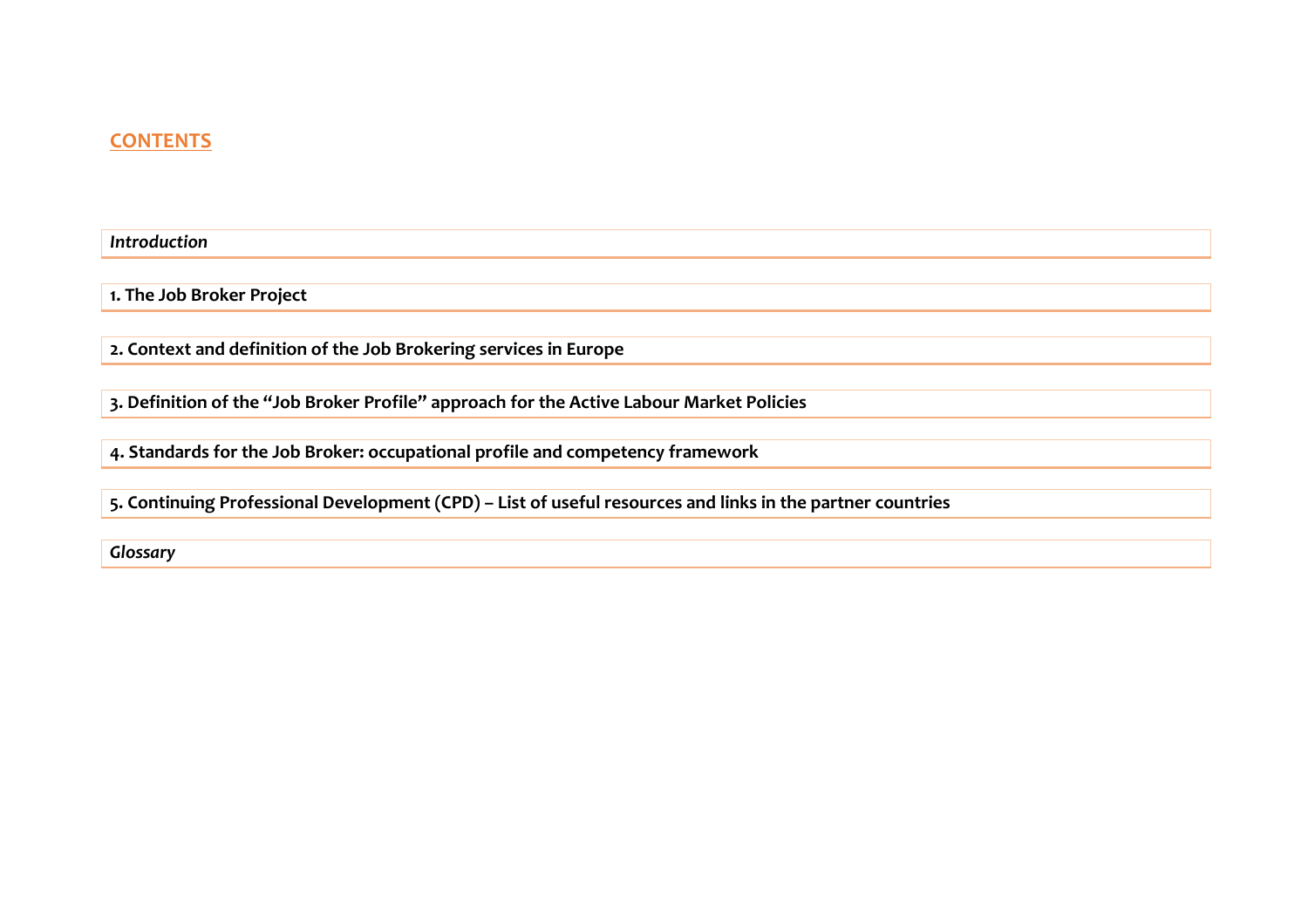## *1. Introduction*

The "Intellectual Output - 02 Development of Occupational Profile and a set of Standards for the Job Broker" ("Occupational Profile") is produced by the partners collaborating on the "Competency and learning development for Job Brokers in the EU" project, as part of Consortium's objective to explore the Vocational Education and Training (VET) dimension and employability area of the occupational figure of the Job Broker in the European Union.

The Occupational Profile of the European Job Broker has been constructed from the information collected during the in depth research activities and it defines the common competency standards, for the successful Job Broker. The result is a comprehensive Person Specification/Job Description and of comprehensive and identifiable skills set (both practical and soft skills set), through which the skills, knowledge and competencies of the successful Job Broker's role/job are clearly defined. The Occupational Profile is aligned to National Qualification Frameworks and the European Qualification Framework. The Occupational Profile comprise of 1) a mutually agreed Person Spec/Job Description Role Description which defines the purpose and function of the Job Broker, which ensure that the Standards framework is current and relevant to the European context; 2) a description of the Occupational Standards that capture the competencies required to effectively carry out the Brokerage function based upon known good practice as identified through the Individual Country Reports and Synthesis Report and 3) outlines the skills, knowledge, aptitudes and experience required to be competent as an effective and competent Job Broker through *six key "Area of Activity"* which were explored and highlighted as relevant in the National Reports for the successful development of the occupational profile.

The common standards, as identified, follows some basic concepts in the design: a) modular or thematic in their orientation (b) designed as standards that will lend themselves to being aligned to learning outcomes of the "Intellectual Output 03 Curriculum Programme" and therefore to be demonstrated, assessed or validated flexibly, whether through non formal or formal education or prior experience and achievement. In this sense, the Occupational Profile, as defined, provides a reference point for training Curricula and development areas which can then be incorporated into the established Job Brokers continual professional development and training.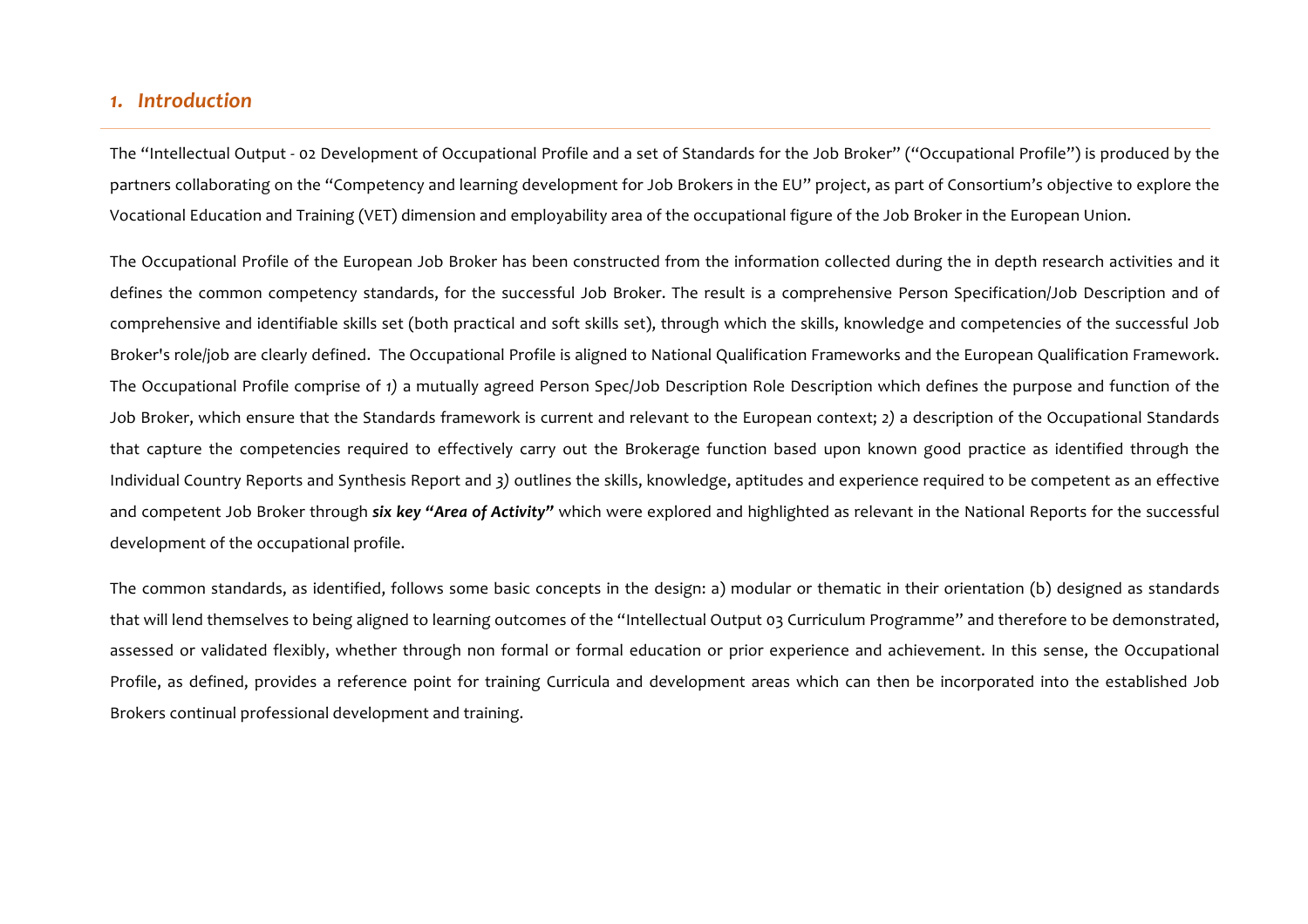# *2. The Job Broker Project*

The Job Broker project was established in 2015 as a three years KA2 Strategic Partnership (VET sector) project within the ERASMUS+ Programme. The project is coordinated by Rinova (UK) and includes partner organisations from Spain (Documenta), Cyprus (M.M.C), Italy (ERIFO), Iceland (VMST), Austria (Abif), Germany (Gsub) and Greece (Dimitra).

It builds on a previous Leonardo "small scale partnership" which undertook some initial research and exchange of information, to explore the VET dimension of the occupational figure of the "Job Broker" and to the extent this new role is emerging in the countries that took part in the project. Some of those partners are continuing into this full Erasmus+ proposal, given the relevance of the project.

Within the ERASMUS + framework, this project has been set up to develop, design and validate the newly emerging occupational profile of the "Job" Broker" in Europe. This relates to those VET and employability professionals/practitioners who have an occupational role concerned with supporting unemployed people and Jobseekers to find employment. Through the project, partners are committed to establishing shared and common training and professional standards for the Job Broker role development across the EU.

The project identifies the new contexts (both in terms of current European labour market conditions and in the administration and management of Public Employment Services) that are impacting upon, and therefore changing, the traditional roles of employment counsellor or job matching services – with corresponding challenges for how this occupational profile is to be developed, trained for and accredited across Europe.

The partners are also involved in describing the common competency standards, for the successful Job Broker role, which is one that demands skilled and competent professionals, often working in a specialist, sector-driven, or geographically focused jobs market. Operating confidently and competently as an "agent" for both the employer and the job-seeker, the method of approach results in a relationship being "brokered" for mutual benefit:

- Employer: working with them to establish the business needs of the individual business and coming up with employment solutions.
- **Job seeker:** gaining a deep insight into the desires and capabilities of the individual and facilitating access to sustainable employment, which includes in-work support.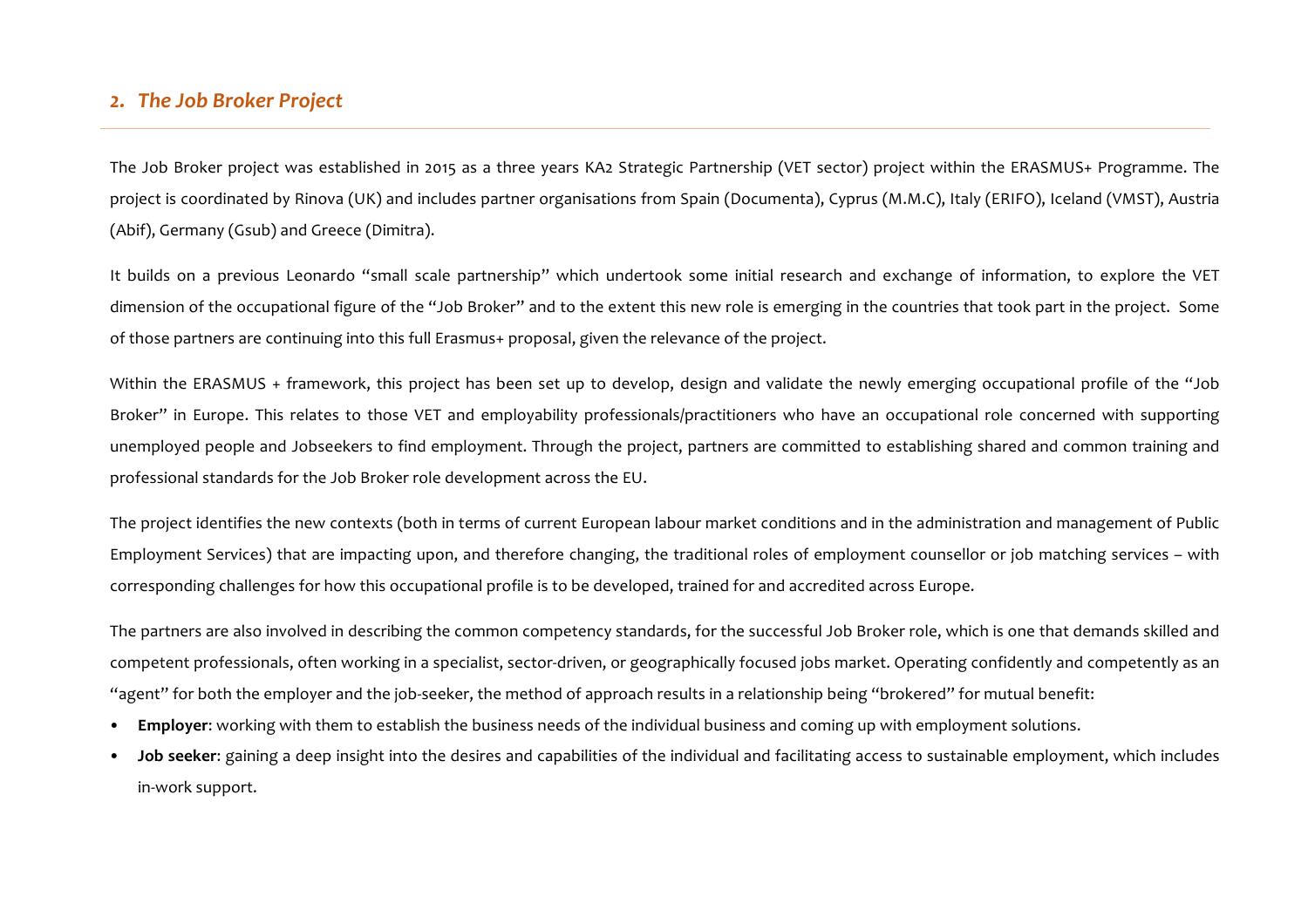Despite there being signs to suggest that there is a growth in "Job Brokerage", there is a lack of recognition and validation of the role, and therefore a lack of specific professional training for it. Therefore, the project provided an opportunity for the partner organisations to identify a set of key competencies, which will then be tracked across to the EQF, and NQF standards for the development of a competency based framework for the Job Broker in the EU.

In summary, the specific project objectives are to:

- 1. Analyse and compare the job broker role and brokerage services highlighting factors, policies, practices across the partner Countries
- 2. Develop the Job Broker Occupational Profile to align to NQFs and the EQF requirements.
- 3. Design & development of a Curriculum Programme and a "Train the Trainers" strategy for effective job brokering.
- 4. Produce a guidance tool for the successful Job Broker.
- 5. Define a set of methods for the validation of the training programme leading to accreditation.
- 6. Produce a Network Legacy Plan to work towards creating a Network of competent Job Brokers able to foster mobility across partner countries.

## *3. Context and definition of the Job Brokering services in Europe*

Job brokerage is a fairly recent term and a relatively unresearched activity in some of the EU Countries, particularly in the Mediterranean area as highlighted in the "IO-O1 - Job Broker Transnational Research Study - Policies, Systems and Needs Analysis" carried out by Consortium in the first part of the project. The occupational figure of Job Broker exists in all the partner countries, even if they use a different name and part of our objective is to deepen the understanding of the professional profile. Job Brokerage services are broadly described as a job-matching service that links unemployed people to current job vacancies. There is no requirement for Job Brokers to work under license or be required to register with a professional body in the EU. Neither do Job Brokers require a specific professional qualification. In most partner countries for example, they can become Job Brokers in PES without a teaching, careers advice & guidance and/or coaching qualification. The Transnational Research Study highlights many definitions that include a wide range of activities and delivery methods. The common factors are those they all lead to the client (job seekers, employers) obtaining employment.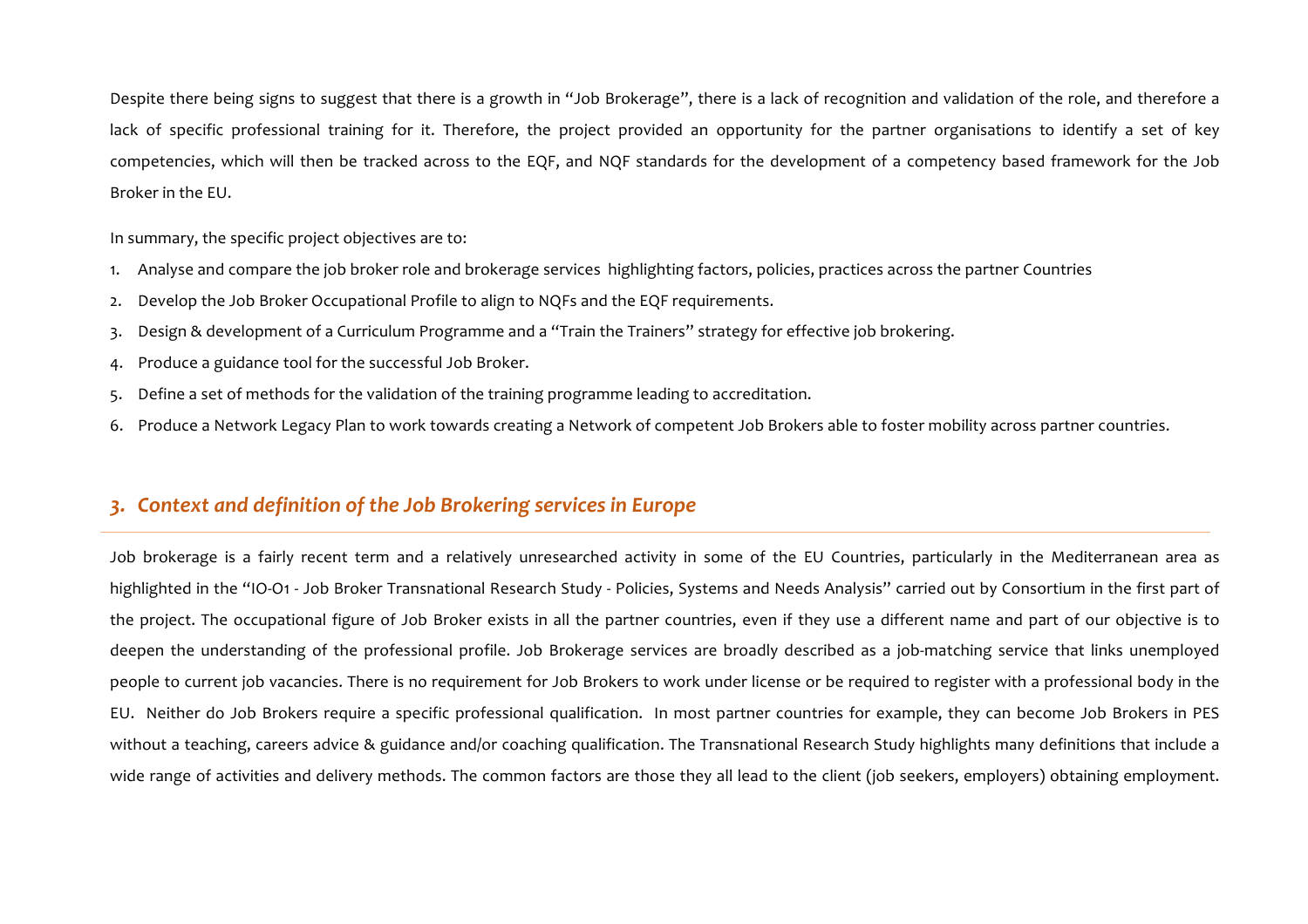Typically, Job Brokers work with local businesses to identify their labour market (recruitment) requirements and match these opportunities to local people who will be registered with the Job Brokerage Service.

Because a Job Broker is an emerging occupation, and the context in which it operates varies so much across Europe, also considering the different labour market conditions across EU Countries with still very high unemployment rates in the Southern Europe Countries (Italy, Spain, Greece), specific information on the nature, characteristics and scope to define a common occupational profile of a Job broker – needed to be found and described.

However, the role of a Job Broker has become more and more important in recent years because of increased pressure on the labour market, which made it much harder for Vocational Education and Training (VET), public employment and public "back to work" programmes to place job seekers into sustainable employment. For this reason programmes, and the resources and facilitates aimed at supporting learners/job seekers have had to evolve and change to be much more tailored to employer needs if they are to be effective. To be effective, Job Brokers need in-depth knowledge of individual employers needs and more detailed knowledge of relevant commercial and industrial sectors.

Besides, to prepare the new Job Brokers' role requires wider knowledge (HR & recruitment, employment law, local employment market and sectoral knowledge, marketing and sales, management information systems, equal opportunities and diversity, project management, quality assurance and health & safety) and an increasing set of new skills including effective negotiation, interviewing skills, communication, time management, development of job descriptions and person specifications, etc. to operate successfully.

Another crucial emerging feature, along with higher unemployment rates and cuts in public spending, is the increased focus on performance measures for service providers – in some EU Countries – particularly in the UK but we can now find public programmes' attempts implemented in Spain, Germany and Italy, this is generally referred to as "payment by results", which demands the output of publically funded projects to be sustainable employment. This means that service providers in the area of active labour market policy measures (e.g. training institutions, career counsellors etc.) are no longer paid on the basis of services they provide (e.g. training, counselling, placement) but rather for the outcomes of these services in terms of sustainable employment. These increased pressures are leading to the evolvement of the specific role of a job broker, since programmes have to be more focused on the actual attainment of a job. For this reason, programmes, and the associated resources and facilitates aimed at supporting Jobseekers have had to evolve and change to be much more tailored to employer needs if they are to be effective.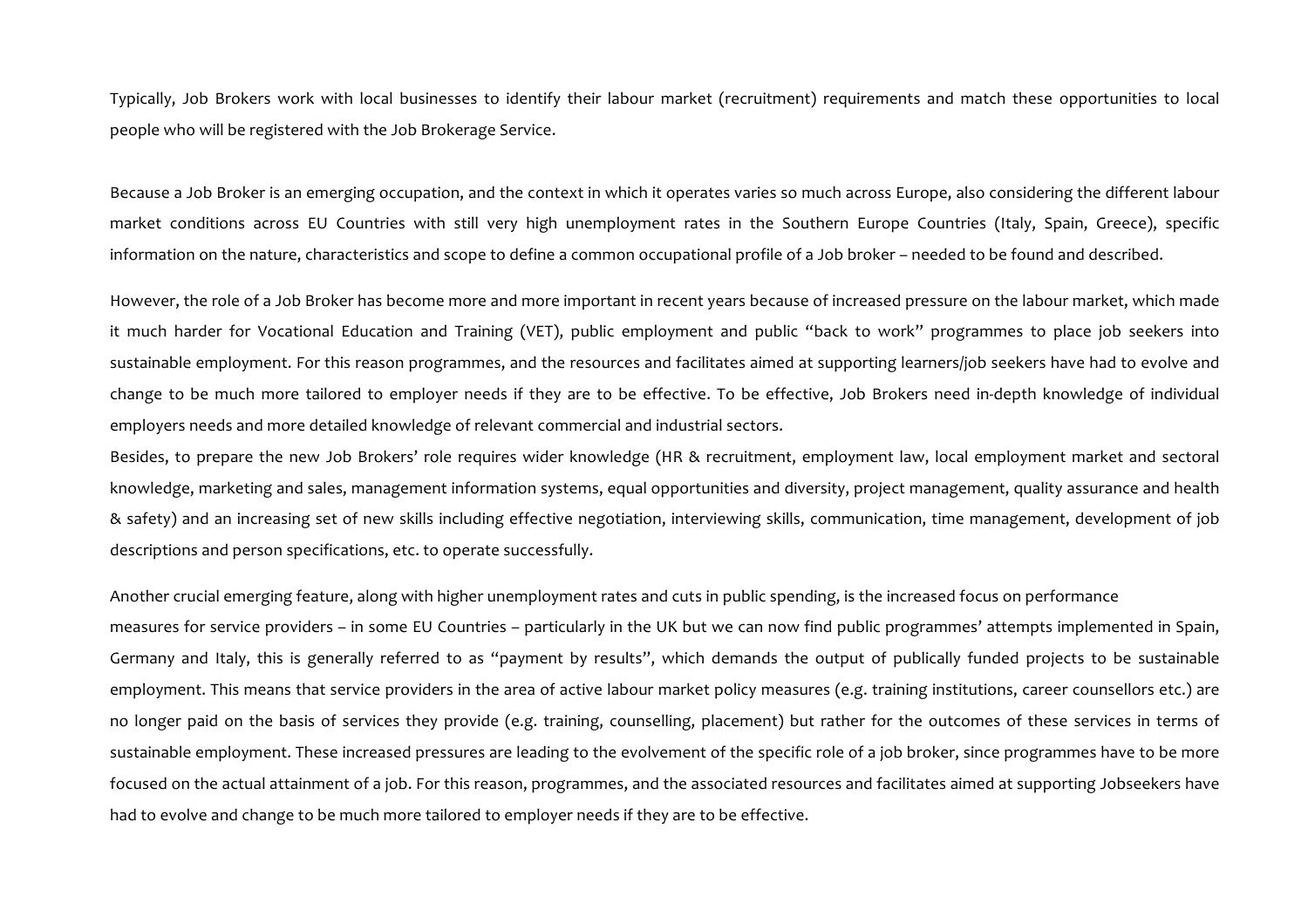As the Job Broker is increasingly regarded as an emerging occupation within the VET sector, the necessity to describe a common occupational profile across the EU, defining a recognised professional role entitled "Job Broker" is becoming more and more important. This will be allowing VET staff to undertake an official professional position skipping from the role of being "quasi Job Broker"

Another reason is also that through the description of common job profile standards we are trying to better define the professional contents and role of Job Broker whose function can interface with other occupations such as career guidance advisor, recruitment consultant, guidance practitioner, social worker, private employment agency officer and human resource specialist. However, the role requires the post holder to have the skills and competence that goes way beyond simply job matching.

# 4. Definition of the "Job Broker Profile" approach for the Active Labour Market Policies

It is widely recognised that those providing employability support refer to jobseekers as the client, participant or beneficiary. This terminology often relates to the organisational culture (of the provider organisation) but also the contract that is funding the service. Whatever the term used, it is the client centred approach at the heart of the Job Brokerage service that is most important; for the purpose of this Output, the term client is used, simply as the client can be (i) the Jobseeker, (ii) the Employer, or (iii) the Funder (see the diagram below "The Job Broker Universe - Services Development"). Therefore, it is important that the Job Broker has the right skills set and competency level to deliver the Job Brokerage service to the expectations of these three clients, and needs to balance these effectively. An effective Job Brokerage approach therefore will be focused on establishing a sound and long-lasting relationships with all three types of clients.

### **The jobseeker**

It is important to have an approach that focuses on the jobseeker's needs and helps them overcome their barriers to employment. While most Job Brokerage agencies deliver services to the unemployed, some focus on a more specific group, such as people with disabilities, those from a particular ethnic group or from a specific geographical area. For many such agencies, job brokerage is only one part of the range of services they offer. Therefore, individual specialisms and/or expertise should be developed within the team. In summary, the services to Jobseekers should include:

Identifying the jobseeker's needs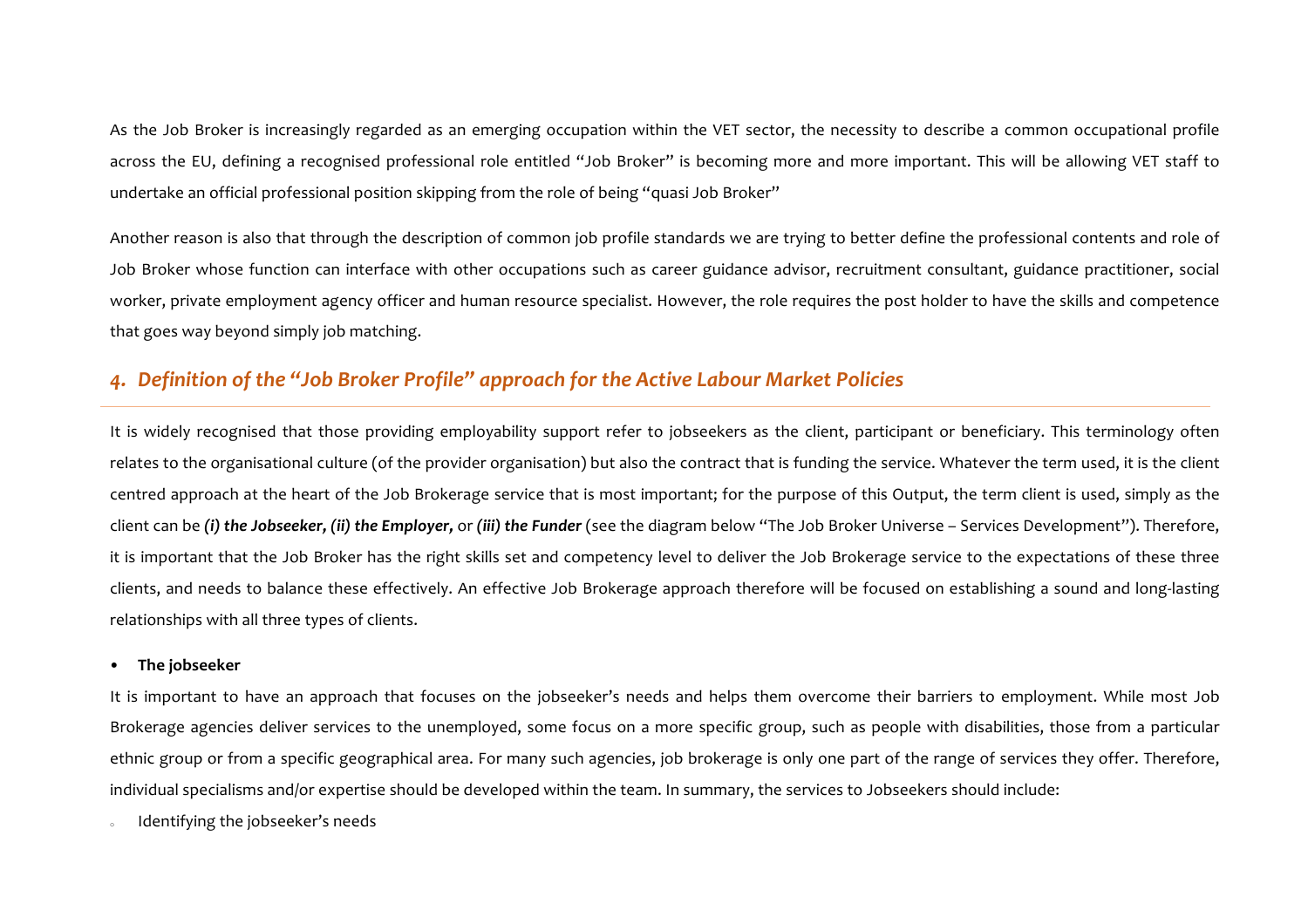- Developing a plan showing the specific actions needed to make the candidate into a better prospective employee
- Provision of training and support to ensure that the jobseeker remains job-focussed
- Providing support to find the right job and offer practical interview practice
- Ensure that once in employment the person supported continues to develop their skills
- Developing a client-focused relationship that is based upon effective management practices

### • The employer

Job Brokerage agencies are increasingly seeing employers as customers as well. It is the employer that will have the final say in whether the jobseeker gains employment, therefore shaping services to meet the employer's needs is critical. To do this, Job Brokers must understand the business sector of their target employers as well as the business environment they operate in. Therefore, developing specialist knowledge and partnership working, with complementary employability programme providers, for example, is essential as is the ability to:

- s Explore current and future vacancies
- Explore and support human resource planning
- o Supporting the production of job descriptions and person specifications, if needed
- Providing customized training for specific job opportunities
- Supporting the recruitment process in terms of helping sift applicants and assisting with interviews and tests
- Matching jobseekers with the job opportunity and brokering initial discussions/meetings with prospective employers
- Collaborate with other providers of employability programmes to ensure that the employer is able to access a wide range of candidates.

### • The funder

The public funding bodies can be local (local authorities/municipalities), regional and central government agencies, including Public Employment Services (PES). Each funder has their own requirements about who (the Jobseekers) must be targeted, how services should be delivered and what is deemed "eligible activity". Many even have different definitions of what a job is. Many even have different definitions of what a job is. To honour contractual obligations and access funding job brokerage agencies must also meet the needs of this third group.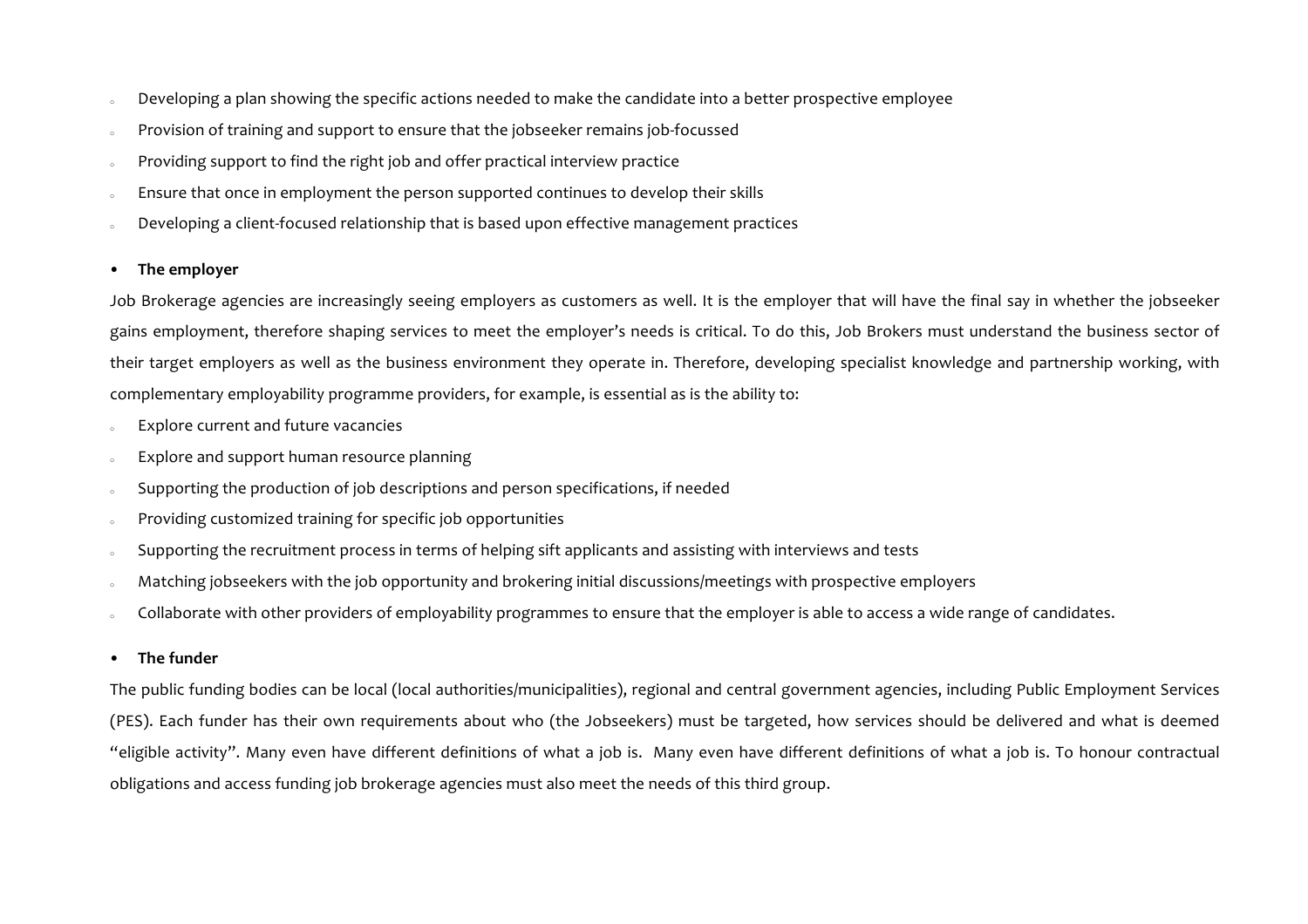From previous work, we identified five main areas of working for the Job Broker (not every Job Broker will do all of these):

- Job brokerage services general; setting up the service, identifying all the stakeholders, liaising with VET scheme colleagues and co-ordinating relevant information about the job-seeker; being qualified or trained
- Partnership working with companies identifying opportunities and working with employers on their expectations and how they want things to work
- **Work experience – setting up job "tasters" and other "try and see" activities**
- Pre-Employment support helping the job-seeker with the skills they need before they start with a company
- Post-Employment support staying in touch with the job-seeker, once they have started, and with the company they have started with, to help with any problems or issues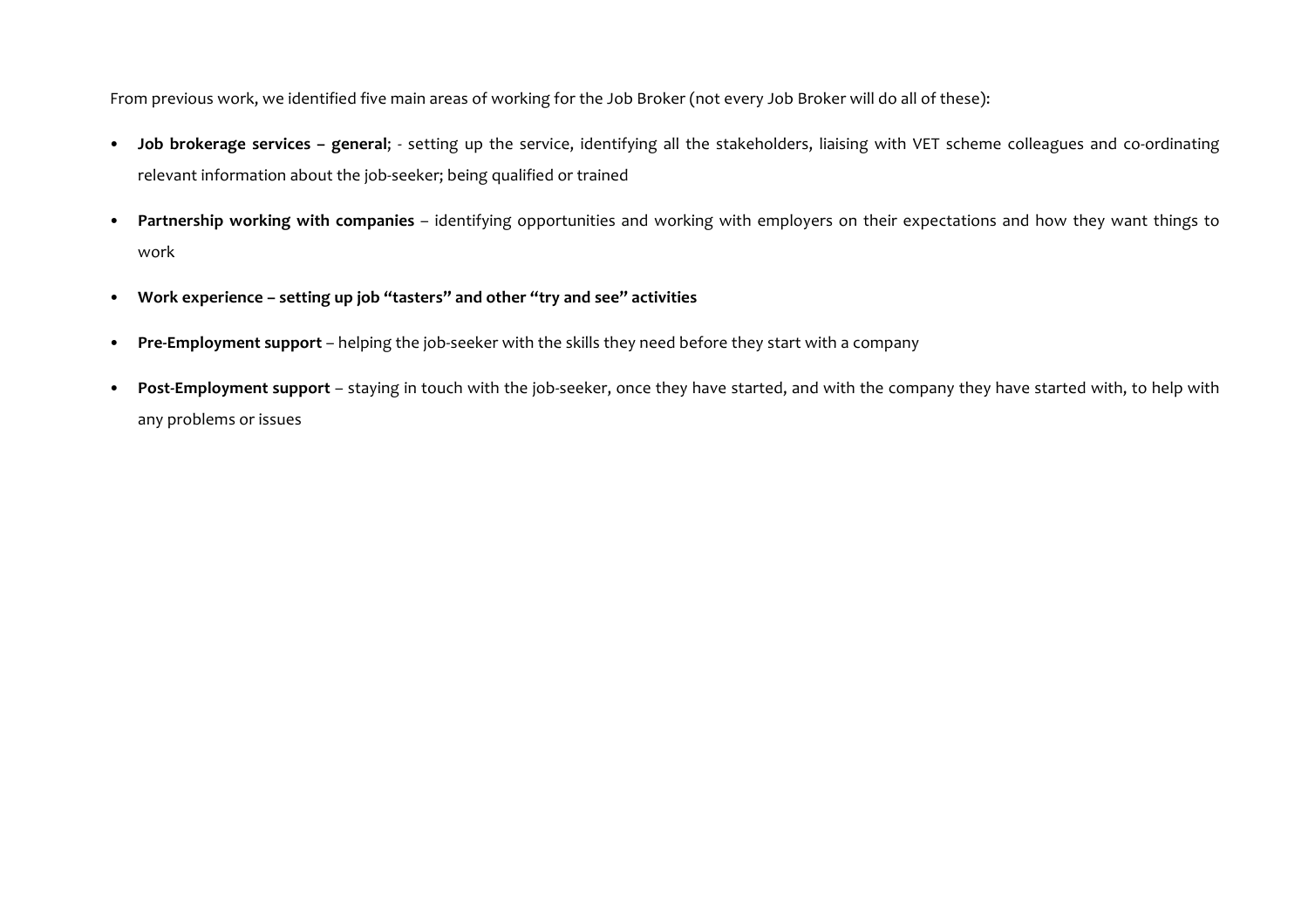# 5. *Standards for the Job Broker: occupational profile and competency framework*

# **OCCUPATIONAL PROFILE**

| Standards for the Job Broker - Job Description Role |                                                                                                                                                                                                                                                                                                                                                                                                                                                                                                                                                                                                                                                                                 |  |  |  |
|-----------------------------------------------------|---------------------------------------------------------------------------------------------------------------------------------------------------------------------------------------------------------------------------------------------------------------------------------------------------------------------------------------------------------------------------------------------------------------------------------------------------------------------------------------------------------------------------------------------------------------------------------------------------------------------------------------------------------------------------------|--|--|--|
| Name of the occupational profile                    | <b>JOB BROKER</b>                                                                                                                                                                                                                                                                                                                                                                                                                                                                                                                                                                                                                                                               |  |  |  |
| <b>Economic sector of reference</b>                 | Active Labour Market Policies                                                                                                                                                                                                                                                                                                                                                                                                                                                                                                                                                                                                                                                   |  |  |  |
| <b>EQF Level</b>                                    | $5$ or 6                                                                                                                                                                                                                                                                                                                                                                                                                                                                                                                                                                                                                                                                        |  |  |  |
| <b>Training and Occupational Area Standards</b>     |                                                                                                                                                                                                                                                                                                                                                                                                                                                                                                                                                                                                                                                                                 |  |  |  |
| <b>Main area of activities</b>                      | Job brokerage services - general; - setting up the service, identifying all the<br>stakeholders, liaising with VET scheme colleagues and co-ordinating relevant<br>information about the job-seeker; being qualified or trained<br>Partnership working with companies - identifying opportunities and working with<br>employers on their expectations and how they want things to work<br>Pre-Employment support - helping the job-seeker with the skills they need before they<br>start with a company<br>Post-Employment support - staying in touch with the job-seeker, once they have<br>started, and with the company they have started with, to help with any problems or |  |  |  |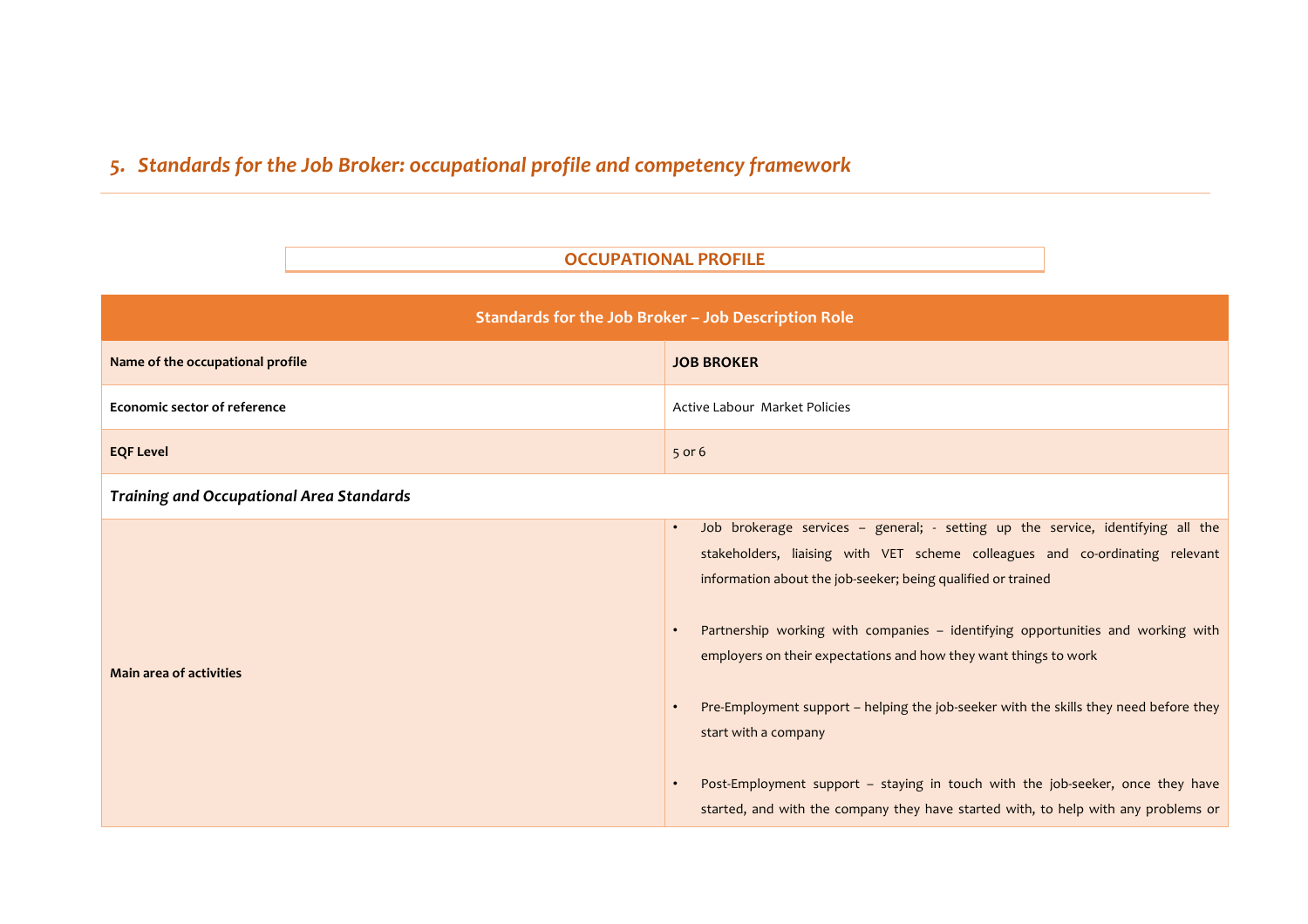|                                                           | issues                                                                                   |
|-----------------------------------------------------------|------------------------------------------------------------------------------------------|
|                                                           | Job Brokers work with local businesses and companies to identify their labour market     |
| Main activities and responsibilities                      | (recruitment) requirements - and match these opportunities to local job-seekers who      |
|                                                           | will be registered with the Job Brokerage Service                                        |
|                                                           | Job Brokers can mainly work as employed staff or freelancer:                             |
|                                                           | <b>Public Employment Services advisers</b>                                               |
|                                                           | <b>Job Counsellors</b>                                                                   |
| Types of employment (employee; employer; freelancer; etc) | <b>Careers Counsellors</b>                                                               |
|                                                           | Staff in VET organisations and colleges responsible for helping (unemployed) trainees,   |
|                                                           | find jobs, VET aftercare, Placement officers.                                            |
|                                                           | Job Brokers can find job opportunities in the Job Brokerage agencies like:               |
|                                                           | Public Employment Services (PES)                                                         |
|                                                           | <b>Job Counsellor Centres</b>                                                            |
| <b>Employment opportunities</b>                           | Careers Counsellor/Guidance Centres                                                      |
|                                                           | VET organisations and colleges responsible for helping (unemployed) trainees find jobs   |
|                                                           | VET aftercare, Placement officers.                                                       |
|                                                           | Temporary Employment Agencies (Private sector)                                           |
|                                                           | Italy: Bachelor degree; First level academic diploma                                     |
|                                                           | United Kingdom: Specialised education and training (higher vocational / initial          |
|                                                           | professional education)                                                                  |
|                                                           | Greece: Bachelor degree or equivalent degree                                             |
|                                                           | Cyprus: Bachelor degree (this is what is often the situation as the profession is a non- |
| <b>Educational and training path</b>                      | regulated one)                                                                           |
|                                                           | Germany: Bachelor degree, Polytechnic degree, Apprenticeship diploma                     |
|                                                           | Iceland: Bachelor degree (current), First level of academic diploma                      |
|                                                           | Spain: EQF level 5 - MECES 1 (VET degree)                                                |
|                                                           | Austria: There is no uniform and recognized training on job brokering so far. Up to now, |
|                                                           | job brokers have considerably heterogeneous educational backgrounds                      |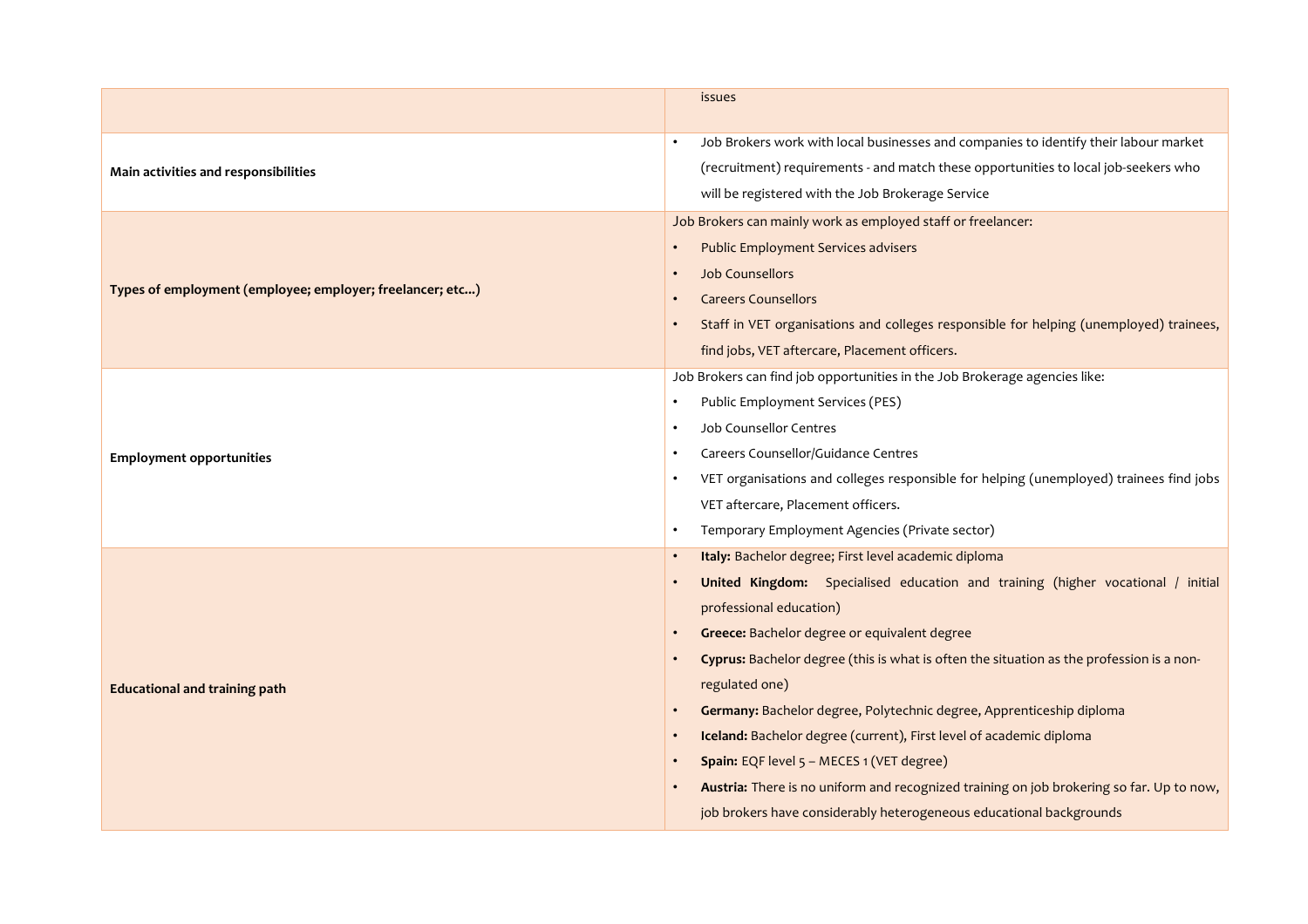*National and International Standard References*

|                                                                  | $\circ$   | Vocationa                                                                                                       |
|------------------------------------------------------------------|-----------|-----------------------------------------------------------------------------------------------------------------|
|                                                                  |           | In the Higher / I                                                                                               |
|                                                                  | $\circ$   | Certificate                                                                                                     |
|                                                                  | $\circ$   | Foundatio                                                                                                       |
|                                                                  | $\circ$   | <b>Diplomas</b>                                                                                                 |
|                                                                  | $\bullet$ | Greece:                                                                                                         |
| <b>National Standard Classification of Occupations reference</b> | $\Omega$  | National                                                                                                        |
|                                                                  |           | the contract of the contract of the contract of the contract of the contract of the contract of the contract of |

### • **Italy:**

- o National Level: Istat (ATECO 2007) 78.1 Attività di agenzie di collocamento; 78.2 Attività delle agenzie di lavoro temporaneo (interinale).
- o Regional Level: Orientatore (Lazio Region)
- **United Kingdom:**

*In the Vocational System of occupational credit frameworks:* 

- o Vocational Qualifications Level 5, Higher National Diplomas (HND)
- al Qualifications Level 4, Higher National Certificates (HNC)

*Professional Education system:* 

- es of Higher Education (CertHE)
- on Degrees
- of Higher Education (DipHE)
- Organisation for the Certification of Qualifications & Vocational Guidance (EOPPEP)
- **Cyprus:** n.a
- **Germany:**
- o National Level: Klassifikation der Berufe, Ausgabe 2010 (KldB 2010) 71514 Berufe in der Personalentwicklung und -sachbearbeitung - hoch komplexe Tätigkeiten (Classification of Occupations, Edition 2010 (KldB 2010) - 71514 Occupations in staff development and staff clerical processing - highly complex activities)
- **Iceland:** Iceland uses the ISCO 88 (3423)
- **Spain:**
- Regional level training from labour minister for unemployed people
- o CNCP level 3 SSC448 3
- o CNCP level 3 SSC323\_3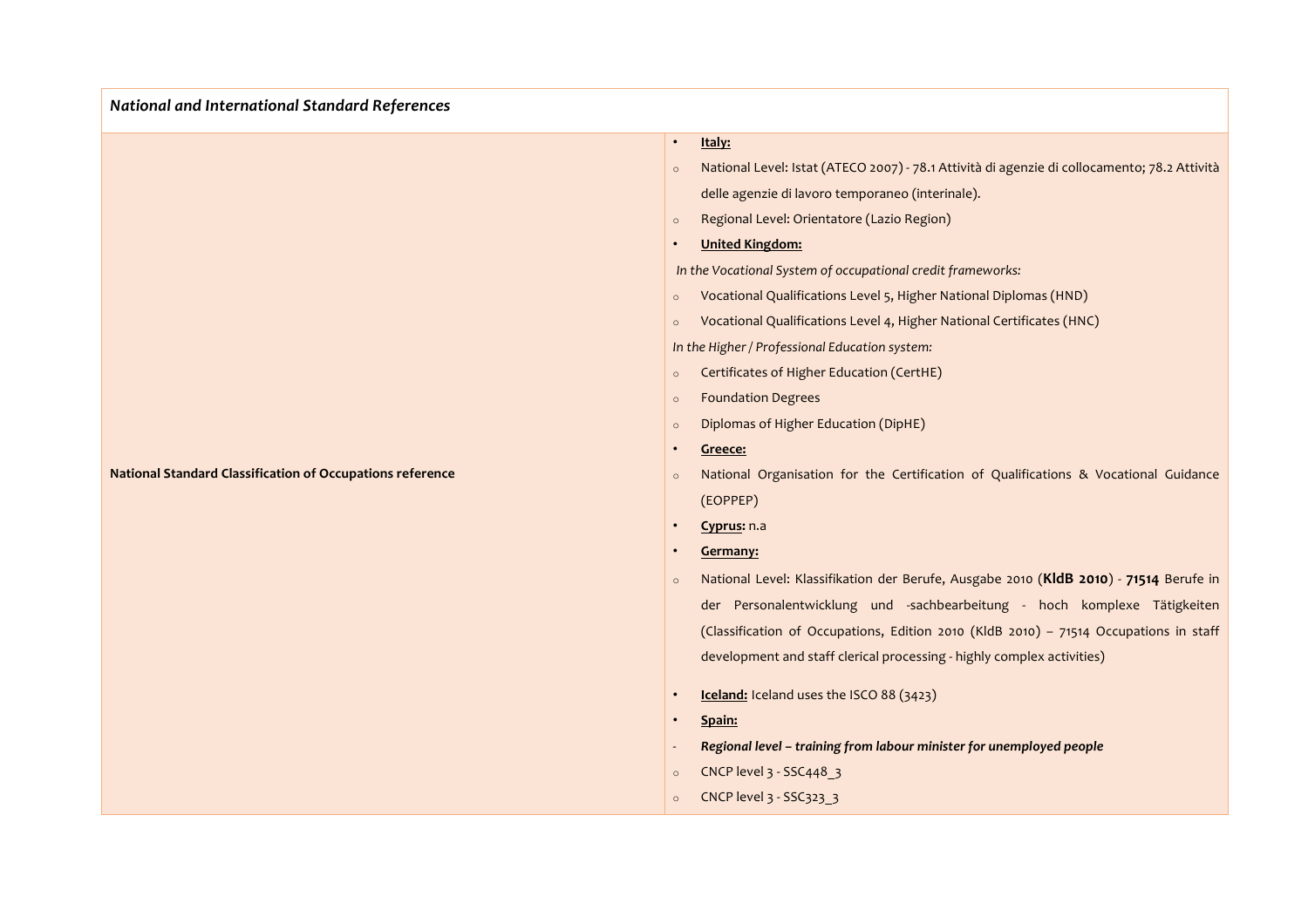|                                                                       |         | EQF 5 - MECES 1 - National Level - education minister                                   |
|-----------------------------------------------------------------------|---------|-----------------------------------------------------------------------------------------|
|                                                                       | $\circ$ | International classification: CINE 5b - National classification: Level 1 (Formación     |
|                                                                       |         | Profesional de Grado Superior) Técnico Superior: Tecnico Superior en Integración Social |
|                                                                       |         | (LOE)                                                                                   |
|                                                                       |         | EQF 7 - MECES 3 - University specific training                                          |
|                                                                       | $\circ$ | University master degree: Orientación Laboral                                           |
|                                                                       | $\circ$ | University post-grade degree: Intermediación y orientación laboral; Intervención        |
|                                                                       |         | sociolaboral                                                                            |
|                                                                       |         | Austria:                                                                                |
|                                                                       |         | ÖISCO-08 - 2423 Berufsberater und -analytiker und akademische und vergleichbare         |
|                                                                       |         | Personalfachleute / 3333 Arbeits- und Personalvermittler                                |
| International Standard Classification of Occupations (ISCO) reference |         | Employment agents and labour contractors – ISCO 88 $(3423)$ - ISCO 08 $(3333)$          |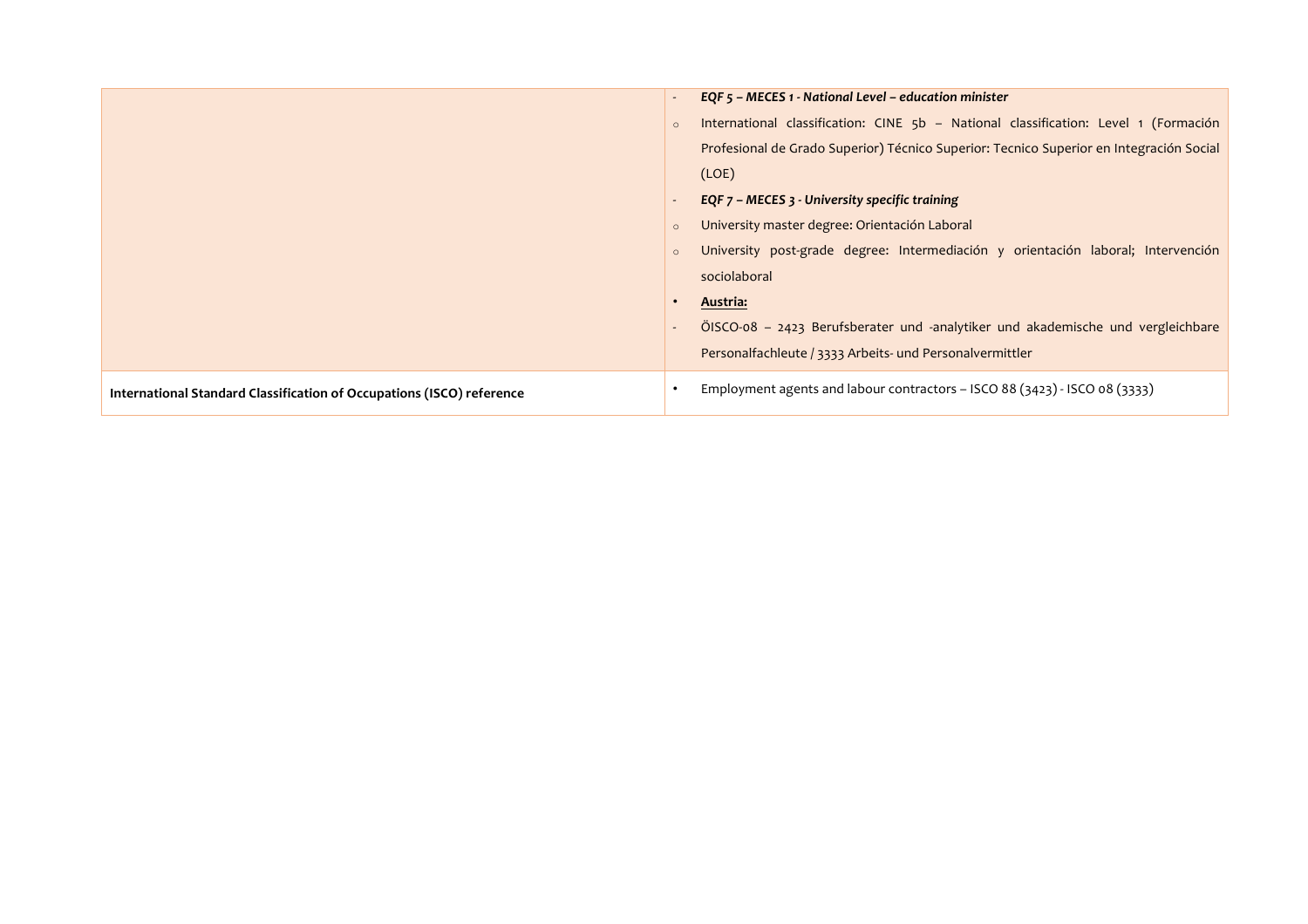Graph 1 - The Job Broker Universe - Services Development

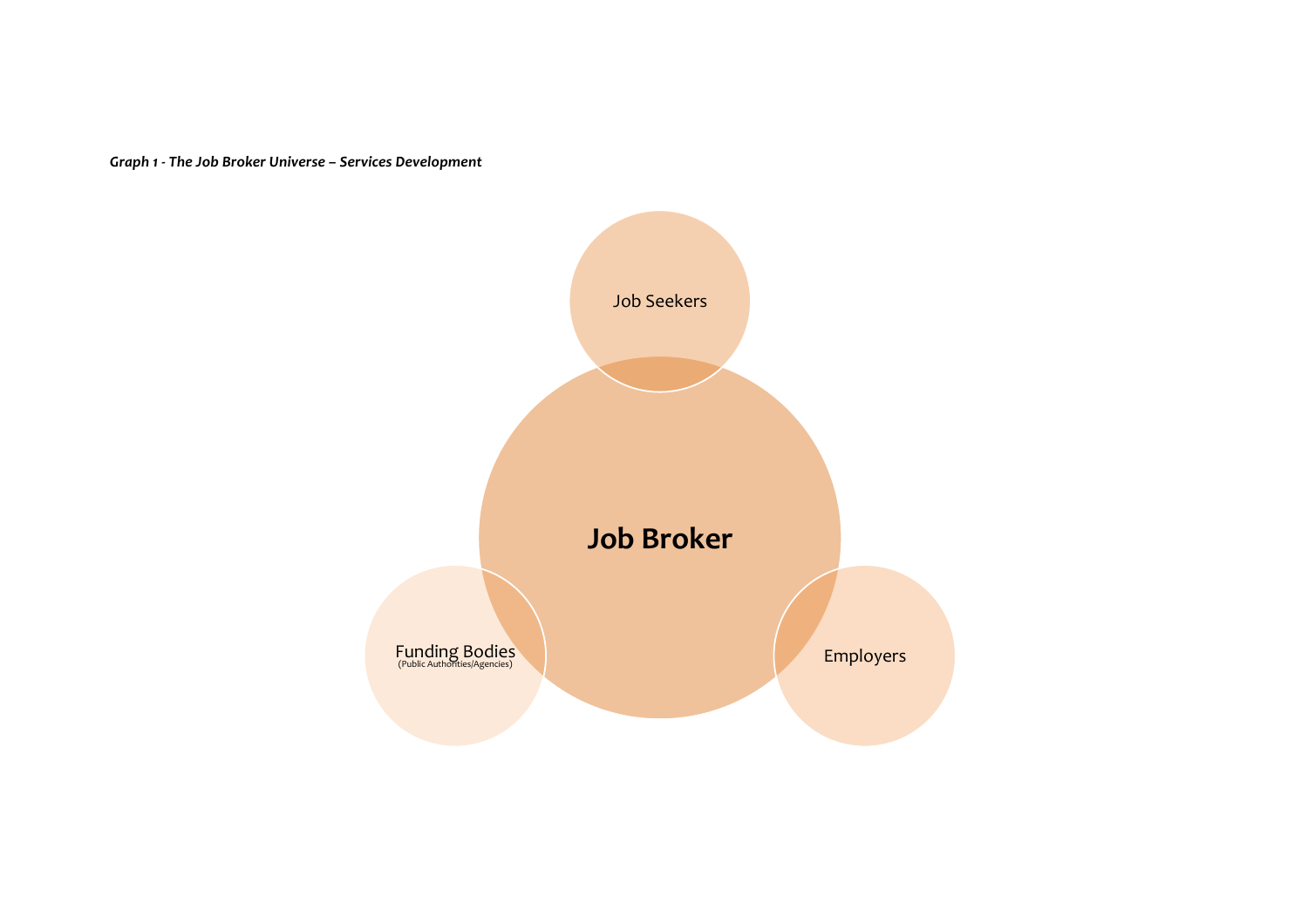

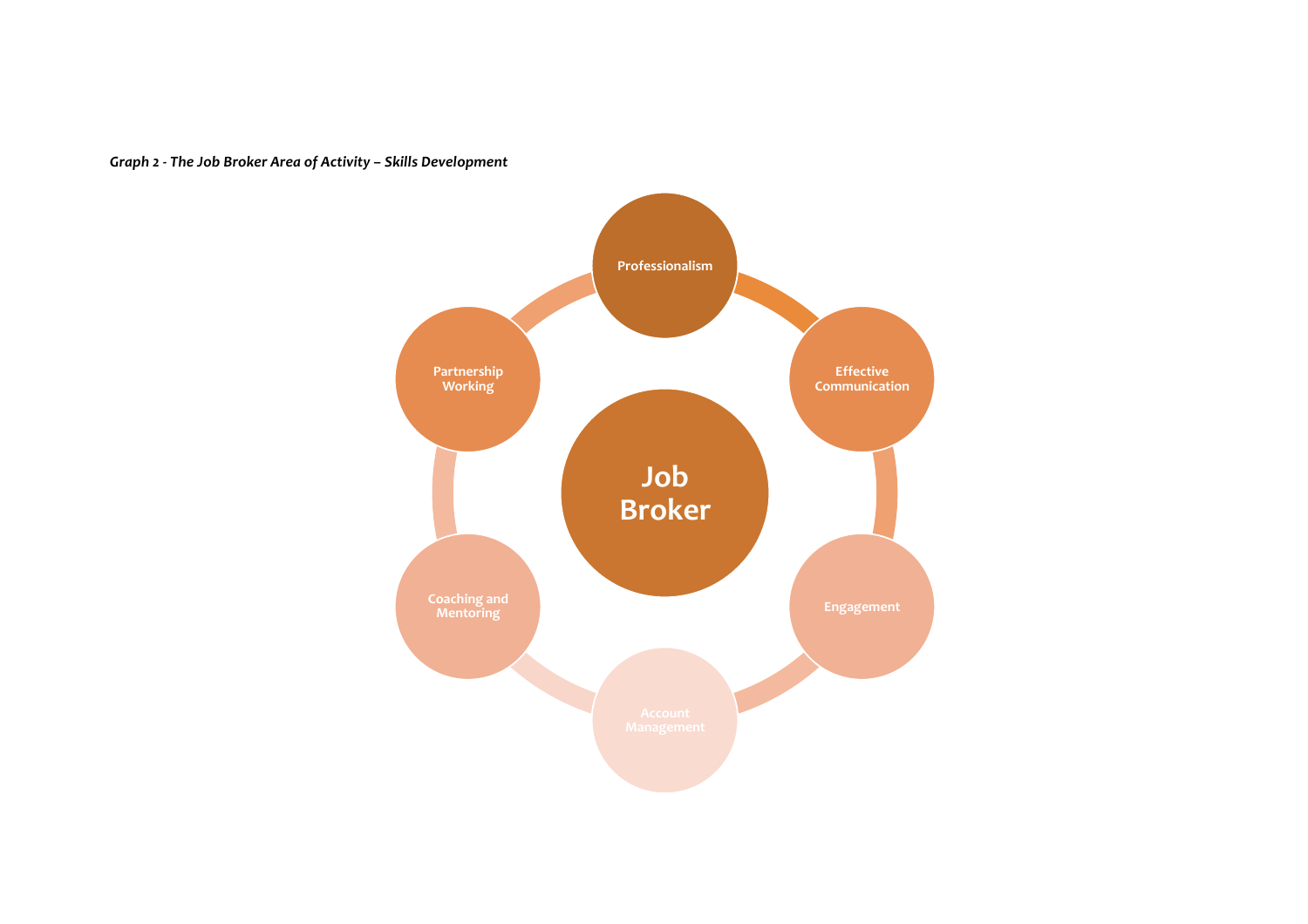### **STANDARDS FOR THE JOB BROKER**

| <b>AREA of ACTIVITY 1</b>                                                          |                                                                                                                                                                                                                                                                                                                                                                                                                                                                                                                                                                                                 |  |  |
|------------------------------------------------------------------------------------|-------------------------------------------------------------------------------------------------------------------------------------------------------------------------------------------------------------------------------------------------------------------------------------------------------------------------------------------------------------------------------------------------------------------------------------------------------------------------------------------------------------------------------------------------------------------------------------------------|--|--|
| <b>Area of Activity Title</b>                                                      | <b>EFFECTIVE COMMUNICATION</b>                                                                                                                                                                                                                                                                                                                                                                                                                                                                                                                                                                  |  |  |
| Area of Activity General Description                                               | Communication is about more than just exchanging information. It is about understanding the emotion and intentions behind the information.<br>٠<br>Effective communication is not only how you convey a message so that it is received and understood by someone in exactly the way you<br>intended, it's also how you listen to gain the full meaning of what's being said and to make the other person feel heard and understood. It<br>enables you to communicate even negative or difficult messages without creating conflict or destroying trust.                                         |  |  |
| The main actions/achievements for the<br>"Job Broker" through the Area of Activity | A Job broker communicates with the job seeker and with the labor market (employer) in many ways. Communication is therefore a<br>$\bullet$<br>knowledge that the job broker has to put into practice, open minded. The job broker has to be a good salesmen for the labor market and<br>motivating for the job seeker. The job broker has to respect all parties evenly that he is working with and must keep a communicational<br>balance between different stakeholders.                                                                                                                      |  |  |
| Knowledge                                                                          | Knowledge of written communication, verbal communication and ICT communication to simplify and clarify all communication with<br>$\bullet$<br>jobseekers and employers<br>Knowledge in the field of human resources to be able to help the jobseekers in a professional manner<br>Knowledge of the labour market; how to read the current and future situation to help employees hire and train jobseekers in the<br>$\bullet$<br>appropriate fields<br>Knowledge of coaching; to help jobseekers improve, develop, learn new skills, find personal success and achieve their aims<br>$\bullet$ |  |  |
| <b>Skills</b>                                                                      | Interviewing skills; active listening, inspiring conversation and problem solving<br>$\bullet$<br>Communicational skills with different nationalities, different mentality and different religion to avoid prejudice<br>$\bullet$<br>Sales skills; to be able to convince both jobseekers and employers to look at opportunities concerning the labour market in a broader<br>spectrum<br>Skills of reading facial expressions and body language to understand better the real messages that both jobseekers and employers are<br>giving                                                        |  |  |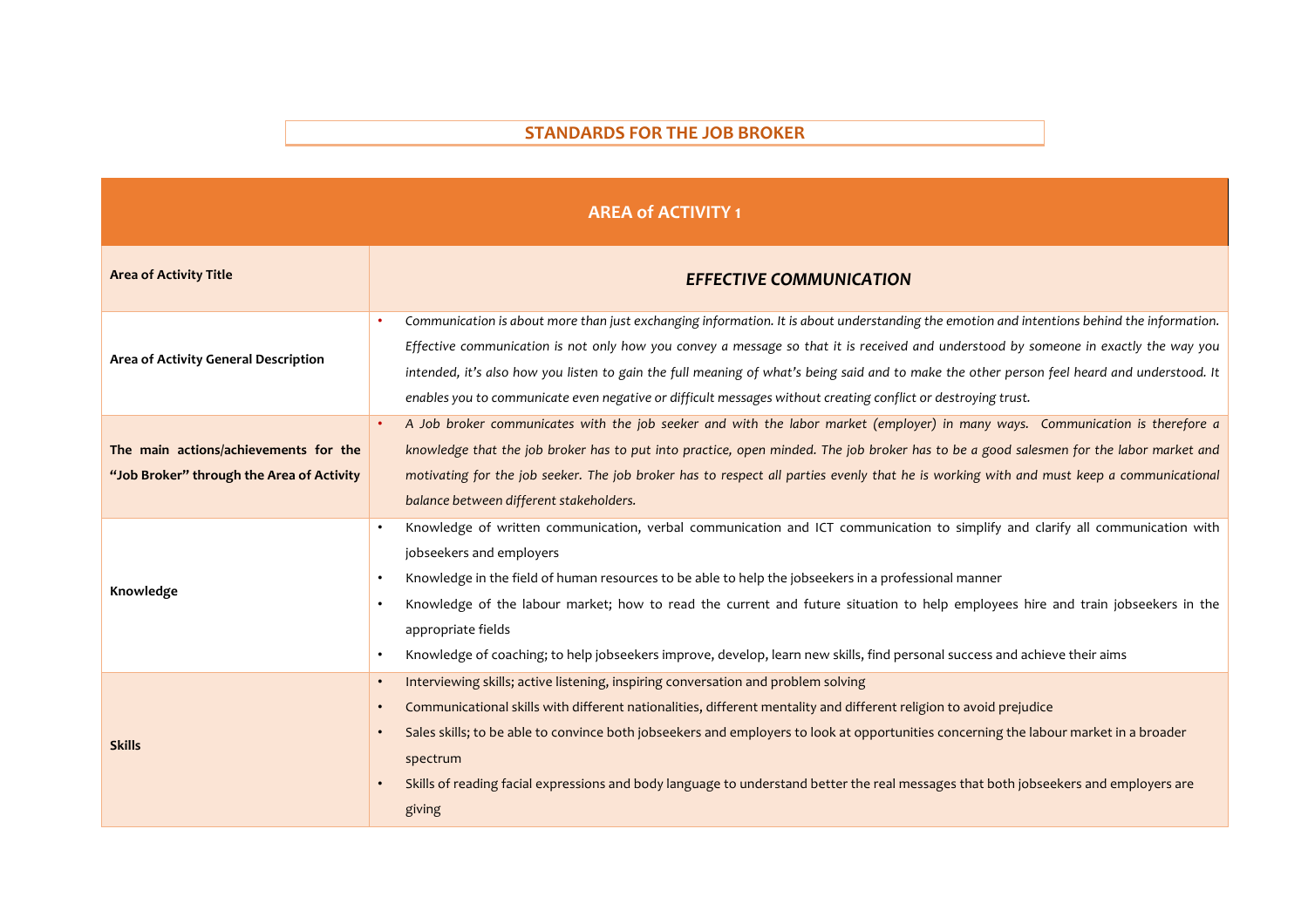| Competences | To manage emotions of jobseekers and thus moving them in the desired direction to achieve intended goals |
|-------------|----------------------------------------------------------------------------------------------------------|
|             | To be initiative and organized working with a broad spectrum of jobseekers and employers                 |

| <b>AREA of ACTIVITY 2</b>                                                          |                                                                                                                                                                                                                                                                                                                                                                                                                                                                                                                                                                                                                                                                                               |  |  |
|------------------------------------------------------------------------------------|-----------------------------------------------------------------------------------------------------------------------------------------------------------------------------------------------------------------------------------------------------------------------------------------------------------------------------------------------------------------------------------------------------------------------------------------------------------------------------------------------------------------------------------------------------------------------------------------------------------------------------------------------------------------------------------------------|--|--|
| <b>Area of Activity Title</b>                                                      | <b>ENGAGEMENT</b>                                                                                                                                                                                                                                                                                                                                                                                                                                                                                                                                                                                                                                                                             |  |  |
| Area of Activity General Description                                               | Engagement with jobseekers to support them back into employment. It might include education or training schemes, employment support<br>$\bullet$<br>schemes to help them back into the workplace, internships and other supports.<br>Engagement with employers to understand and match their recruitment needs. It might include post-employment support and services<br>$\bullet$                                                                                                                                                                                                                                                                                                            |  |  |
| The main actions/achievements for the<br>"Job Broker" through the Area of Activity | Drawing up a clear action plan: detailing the specific actions needed to enable the jobseeker to be a better prospective employee; Supporting<br>$\bullet$<br>the development of job descriptions / person specifications, with employers, in order to become more employer focused.<br>Finding out what the employer's skills needs/requirements are: understanding and assessing the employer target group and having knowledge<br>of the business sector and its particular skills requirements.                                                                                                                                                                                           |  |  |
| Knowledge                                                                          | Knowledge of marketing policies and networking techniques<br>$\bullet$<br>Recognize the current labor market information in terms of trends and needs<br>$\bullet$<br>Knowledge of the education or training and employment support schemes incentives internships and other supports.<br>$\bullet$<br>Have knowledge of several recruiting methods (direct, Indirect, third party methods, etc) to reach to the potential candidates and to<br>$\bullet$<br>establish contact with both job-seekers / employers<br>Have knowledge of the recruitment & selection hiring process<br>$\bullet$<br>Describe basic employment law rules and prerequisites<br>$\bullet$                           |  |  |
| <b>Skills</b>                                                                      | Design, conduct and participate in networking events and activities aiming to develop strong links for the clients (jobseekers - employers)<br>$\bullet$<br>Design and actions to engage employers in different activities to enhance effectiveness of labour market entry to job openings<br>$\bullet$<br>Combine clients' needs with existing supporting schemes for both job seekers and the employers<br>$\bullet$<br>Apply several recruiting methods to match employers' recruitment needs with jobseekers' profiling<br>$\bullet$<br>Identify new business opportunities and convert into vacancies effectively, based on recruitment needs and expectations of employers<br>$\bullet$ |  |  |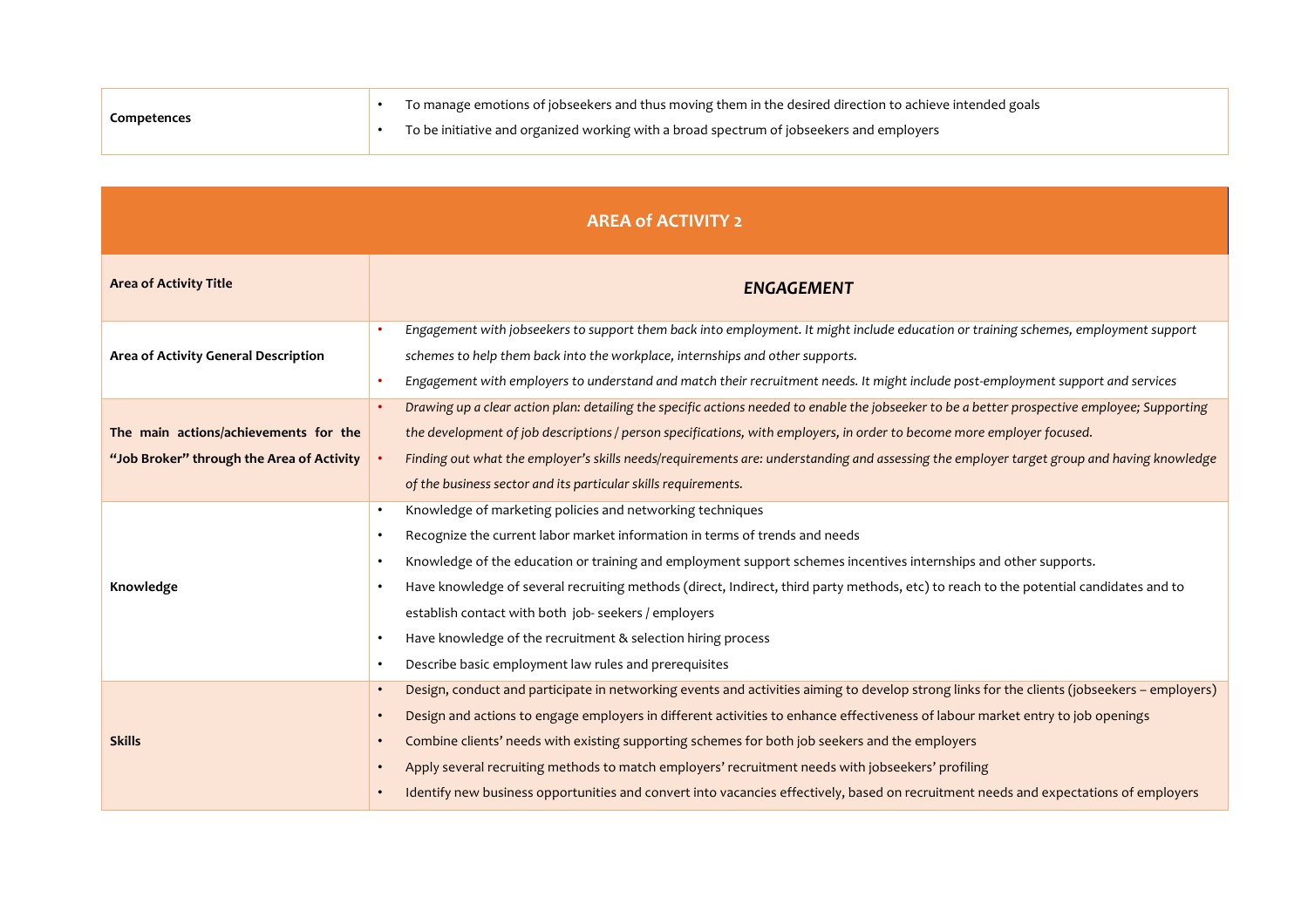|                    | Monitor the employment processes that connect the job seeker with potential employers. |
|--------------------|----------------------------------------------------------------------------------------|
| <b>Competences</b> | Instruct employers towards understanding and matching of their recruitment needs       |
|                    |                                                                                        |

| <b>AREA of ACTIVITY 3</b>                                                          |                                                                                                                                                                                                                                                                                                                                                                                                                                                                                                                                                                                                                                                                                                                                                                                                                                                                                                                                                                                                                                                                                                                                                                                                                                                                                                                                                                                                                                                                                                         |  |  |
|------------------------------------------------------------------------------------|---------------------------------------------------------------------------------------------------------------------------------------------------------------------------------------------------------------------------------------------------------------------------------------------------------------------------------------------------------------------------------------------------------------------------------------------------------------------------------------------------------------------------------------------------------------------------------------------------------------------------------------------------------------------------------------------------------------------------------------------------------------------------------------------------------------------------------------------------------------------------------------------------------------------------------------------------------------------------------------------------------------------------------------------------------------------------------------------------------------------------------------------------------------------------------------------------------------------------------------------------------------------------------------------------------------------------------------------------------------------------------------------------------------------------------------------------------------------------------------------------------|--|--|
| <b>Area of Activity Title</b>                                                      | <b>ACCOUNT MANAGEMENT</b>                                                                                                                                                                                                                                                                                                                                                                                                                                                                                                                                                                                                                                                                                                                                                                                                                                                                                                                                                                                                                                                                                                                                                                                                                                                                                                                                                                                                                                                                               |  |  |
| Area of Activity General Description                                               | It is the function of ensuring the clients' needs are met and that services are provided to the highest standards<br>٠                                                                                                                                                                                                                                                                                                                                                                                                                                                                                                                                                                                                                                                                                                                                                                                                                                                                                                                                                                                                                                                                                                                                                                                                                                                                                                                                                                                  |  |  |
| The main actions/achievements for the<br>"Job Broker" through the Area of Activity | Identify and plan job seekers and employers' needs<br>Explore interests and motivation of jobseekers in terms of occupational orientation, employment or possible VET and further training<br>measures,<br>Be able to identify possible placement obstacles and highlight the first solution steps, explore hidden talents, potentials and experiences<br>that might enhance an application,<br>Information of job seekers about the labour market, the requirements of employers in various professional fields,<br>Recording the wishes and expectations of the employers,<br>Finding accurately and systematically out who they need,<br>Finding quickly and efficiently the right employee for the employer.<br>Assess the personal characteristics and needs (jobseeker profiling)<br>Status quo of job seekers shall be explored,<br>Profiling (competence analysis),<br>Advisory Check - identifying of social, family or health problems, exploring barriers to taking up work,<br>Identification of possible placement obstacles and highlighting the first solution steps,<br>Exploring of interests and motivation of jobseekers in terms of occupational orientation, employment or possible VET and further training<br>measures.<br>Balancing clients' (Jobseekers and employers) needs: being absolutely clear which jobseekers will be targeted and ensuring the<br>providers have the skills and resources to meet their needs.<br>JB is to act in a position with foresight and tact, |  |  |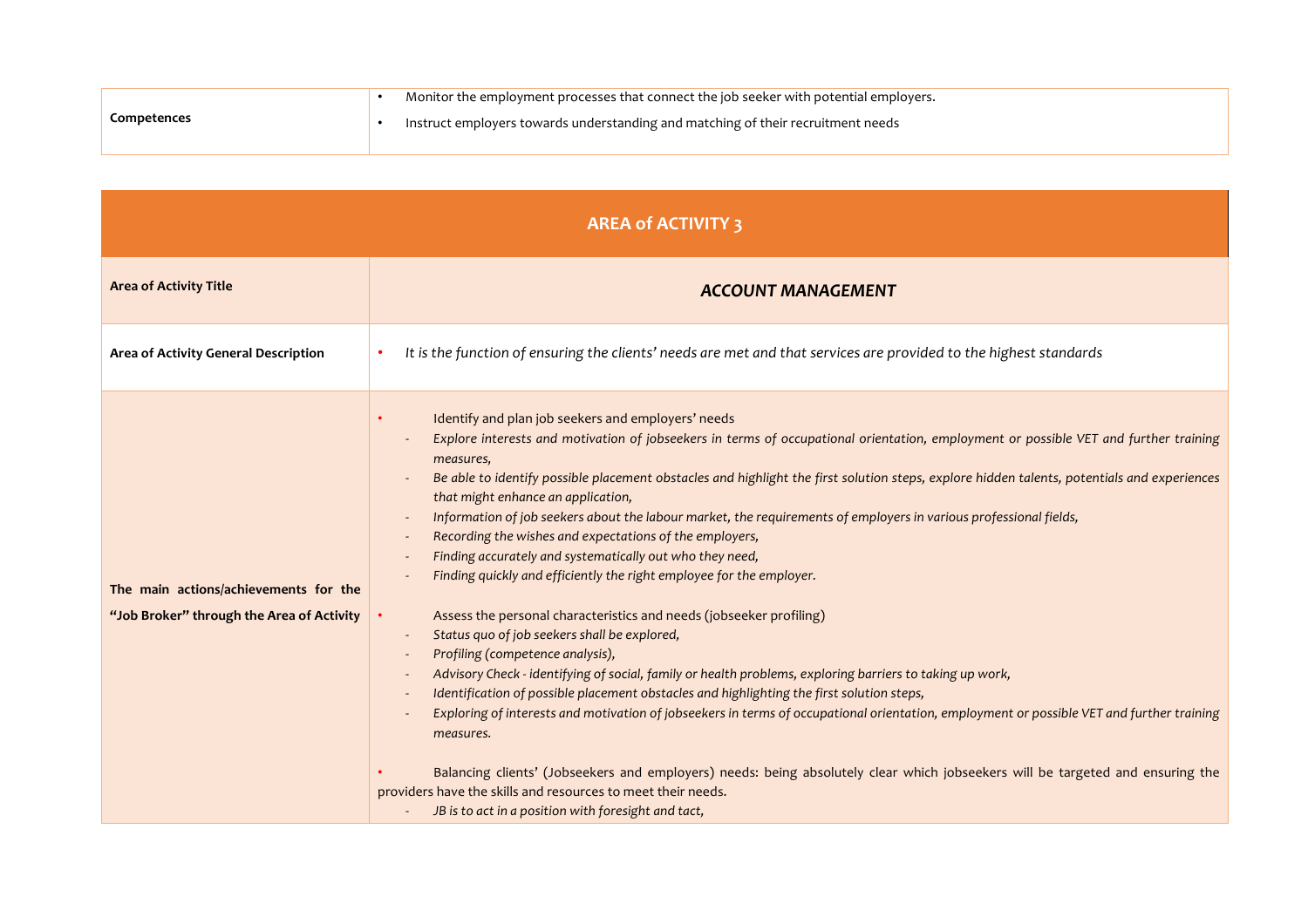- He treated everyone with respect and has a high degree of ethical integrity,
- <sup>-</sup> He is in a position to recognize the uniqueness and the potential of each individual.
- He should have social, educational, psychological knowledge,
- *Prepare the jobseekers so that they can assess their chances realistically and are well prepared for the job interview,*
- *Prepare the jobseekers so that they know what kind of work they want to do and why they are applying for the position.*

Understanding the employer target group and having staff with knowledge of the business sector and its particular skills requirements.

- Be able to understand the culture of the enterprises, to talk in a language they understand and they accept,
- Be able to access enterprises on the spot,
- The job broker regularly visits the company,
- On site he finds exactly out who fits to the company,
- *JB* can be reached quickly by employers and sits down immediately for them,
- *JB recorded the wishes and expectations of the employers,*
- *JB* finds accurately and systematically out who they need.
- Choosing their funding routes carefully to ensure that contractual obligations do not take them into areas they know little or nothing

#### about.

- Job Broker should have knowledge of the management, administrative law, social legislation and labour market laws and data protection.
- Solution solving approach
- Find quickly and efficiently the right employee for the employer,
- Knows the potential candidates very well,
- Spent much time with candidates and knows a lot about them,
- *Know their capabilities and motivations exactly,*
- Save the employer a lot of time in recruiting staff with tailor-made proposals,
- *Ensure that the employer obtain application forms of the candidates, who meets to the latest standards.*
- Dealing with customers at various levels
- Be open and communicative and have a positive attitude,
- *Build confidence among companies and jobseekers,*
- *JB have life experience and professional experience,*
- Be open and communicative and have a positive attitude,
- *Important are honesty, empathy and a high sense of responsibility,*
- Also important are technical as social skills,
- Be always ready to learn something new.

#### Digital marketing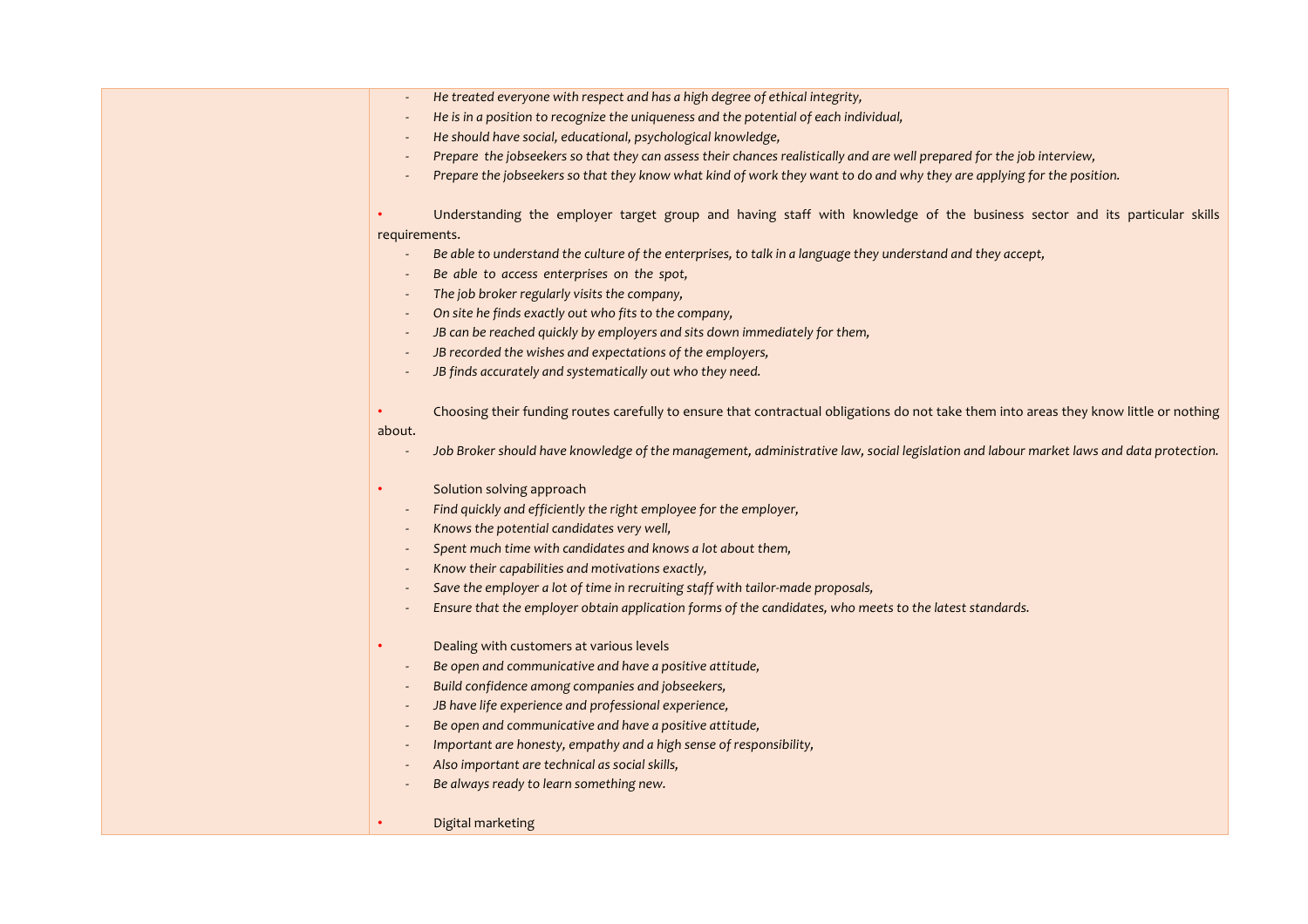|           | Website, social media knowledge.                                                                                                             |
|-----------|----------------------------------------------------------------------------------------------------------------------------------------------|
|           | ICT orientation and using                                                                                                                    |
|           | Data bank use, creating professional application documents.                                                                                  |
|           | Negotiation                                                                                                                                  |
|           | JB should have knowledge and ability to work as sales man.                                                                                   |
|           | Commercial understanding                                                                                                                     |
|           | Labour Market Knowledge,                                                                                                                     |
|           | Knowledge of the different branches (services, manufacturing, crafts),                                                                       |
|           | Knowledge of the world of business, in particular the world of SME`s,                                                                        |
|           | Knowledge of the management,                                                                                                                 |
|           | Skills of a sales representative.                                                                                                            |
|           | Organization                                                                                                                                 |
|           | The job broker has the ability to work structured and has creative intelligence,                                                             |
|           | Organizing events or meetings with jobseekers and potential employers (Job speed dating's),                                                  |
|           | Organizing internships.                                                                                                                      |
|           | Project management                                                                                                                           |
|           | Good management of his own caseload and good management of all activities,                                                                   |
|           | He should build a network of companies, public services, social services, medical or health care services or health care promotion services. |
|           | Contract management                                                                                                                          |
|           | JB is a kind of recruiter, in particular for small and very small enterprises, who do not have an own HR-Department,                         |
|           | He/ she supports them in their search for suitable candidates.                                                                               |
|           | Information management                                                                                                                       |
|           | Situation on the labor market,                                                                                                               |
|           | Overview of job openings in the region, use flyer, newsletter,                                                                               |
|           | Regular communication with employers and job seekers.                                                                                        |
| $\bullet$ | Initial assessments and developing action plans                                                                                              |
|           | He must find out what needs to be re-learned - Individual qualification check,                                                               |
|           | Developing new perspectives, objectives and means of action, plan together with the job seekers the Career - Action Planning,                |
|           | Interview agreement between job broker and job seeker, which defines the next steps (in a written form), evaluated and up-dated after        |
|           | three months.                                                                                                                                |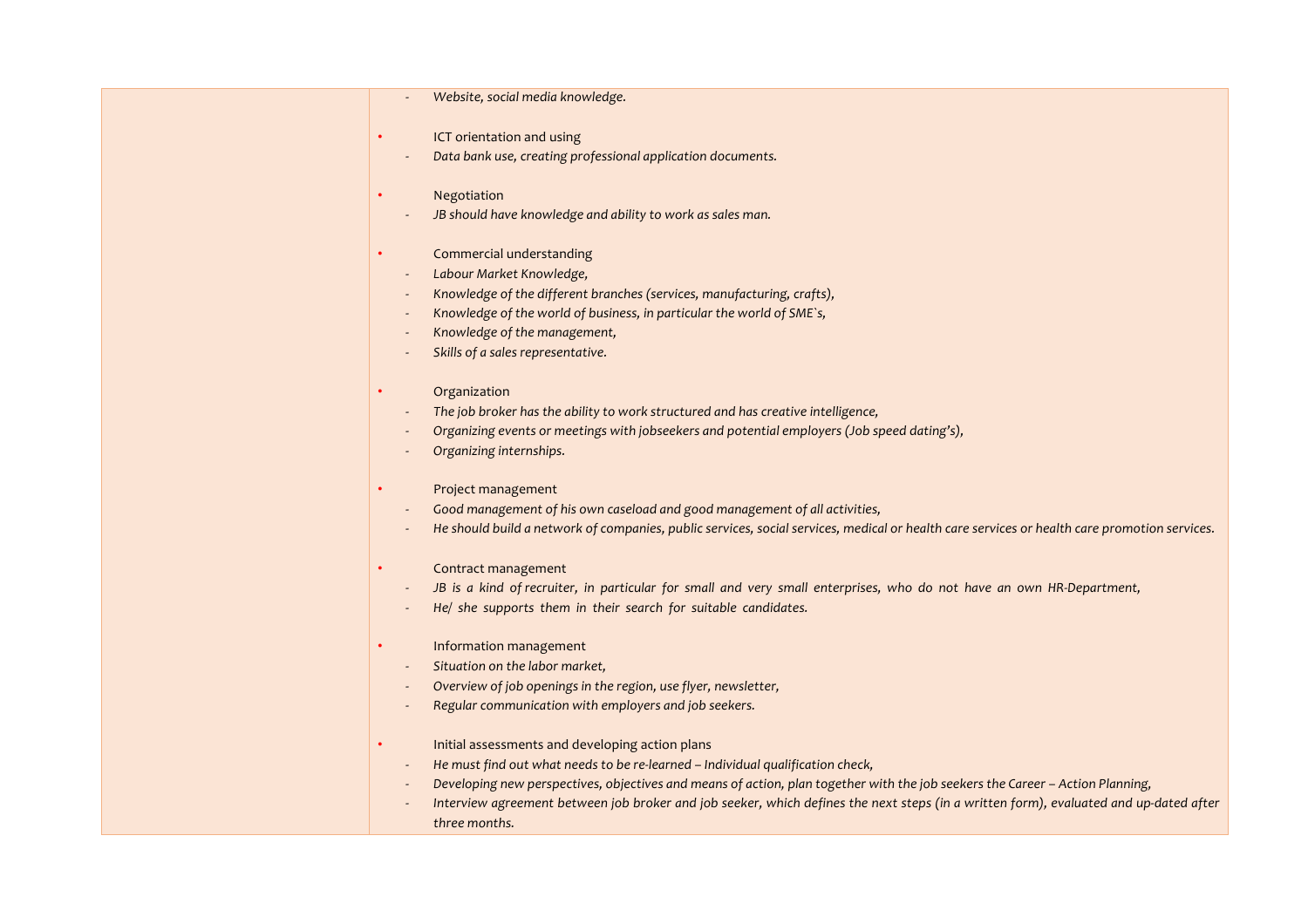|               | Select - Knowledge on how to select the important information about the job seekers and the labour market.<br>$\bullet$                          |
|---------------|--------------------------------------------------------------------------------------------------------------------------------------------------|
|               | Summarize - Have knowledge on how to summarize all the knowledge and information.<br>$\bullet$                                                   |
| Knowledge     | <b>Interview</b> – Conduct an interview with job seekers and employers.<br>$\bullet$                                                             |
|               | <b>Support</b> – Have knowledge for optimally support the job seekers and employers.<br>$\bullet$                                                |
|               | Assess - Knowledge for assessing the needs of job seekers and employers.<br>$\bullet$                                                            |
|               | Estimate - Knowledge which on how to assess the situation on the labour market and the position of the job seeker.<br>$\bullet$                  |
|               | Assess - Assess the personal characteristics and needs (jobseeker profiling).<br>$\bullet$                                                       |
|               | Balance - Balance the clients' needs (job seekers and employers) choosing their funding routes carefully to ensure that contractual<br>$\bullet$ |
|               | obligations do not take them into areas they know little or nothing about.                                                                       |
|               | <b>Compare</b> – Compare the potential of each individual job seeker with the wishes and expectations of the employers.<br>$\bullet$             |
| <b>Skills</b> | Recommend – Recommend the job seeker tailor made proposals for the right placement in the job.                                                   |
|               | Support - Support clients' expectations and needs (job seekers and employers) in identifying and exploring the best solutions for<br>$\bullet$   |
|               | recruitment.                                                                                                                                     |
|               | Propose – Propose the job seekers the right steps for action planning (information management), best measures on the way to the job<br>$\bullet$ |
|               | and the right job.                                                                                                                               |
|               | Organize - The ability to organize himself, his work, everything what the job seekers and the employers need for the successful job<br>$\bullet$ |
| Competences   | placement.                                                                                                                                       |
|               | <b>Solution</b> – Finding the best solutions for clients (job seekers and employers).<br>$\bullet$                                               |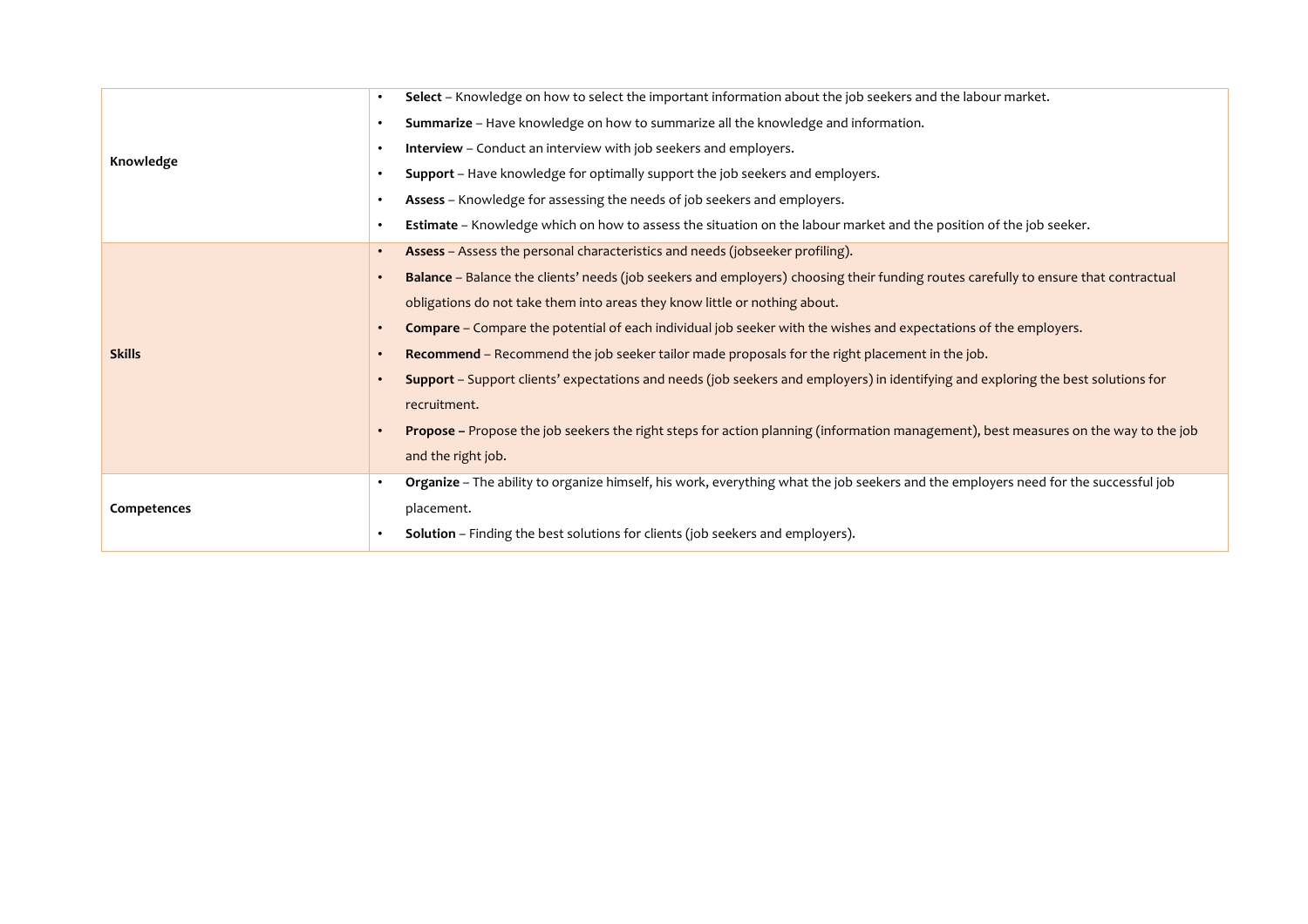| <b>AREA of ACTIVITY 4</b>                                                          |                                                                                                                                                                                                                                                                                                                                                                                                                                                                                                                                                                                                                                                                                                                                                                                                                                                                  |  |  |  |
|------------------------------------------------------------------------------------|------------------------------------------------------------------------------------------------------------------------------------------------------------------------------------------------------------------------------------------------------------------------------------------------------------------------------------------------------------------------------------------------------------------------------------------------------------------------------------------------------------------------------------------------------------------------------------------------------------------------------------------------------------------------------------------------------------------------------------------------------------------------------------------------------------------------------------------------------------------|--|--|--|
| <b>Area of Activity Title</b>                                                      | <b>COACHING and MENTORING</b>                                                                                                                                                                                                                                                                                                                                                                                                                                                                                                                                                                                                                                                                                                                                                                                                                                    |  |  |  |
| Area of Activity General Description                                               | Coaching is a useful way of developing people's skills and abilities, and of boosting performance. It can also help deal with issues and challenges<br>$\bullet$<br>before they become major problems.<br>Mentoring can help the mentee feel more confident and self-supporting. Mentees can also develop a clearer sense of what they want in their<br>$\bullet$<br>careers and their personal lives. They will develop greater self-awareness and see the world, and themselves, as others do.                                                                                                                                                                                                                                                                                                                                                                 |  |  |  |
| The main actions/achievements for the<br>"Job Broker" through the Area of Activity | By the end of the training learners will be able to:<br>Understand and be able to explain the differences between and uses of coaching and mentoring<br>Understand and be able to explain the function of coaching and mentoring<br>$\bullet$<br>Have and be able to use a model for diagnosing performance problems and analysing where coaching effort could be applied to best effect<br>$\bullet$<br>Be able to identify a wide range of coaching opportunities and structure coaching sessions<br>Be able to create a positive coaching environment and use a variety of coaching styles appropriate to different people, tasks and situations<br>٠<br>Be skilled in helping people generate solutions, motivating implementation and reviewing performance                                                                                                 |  |  |  |
| Knowledge                                                                          | Knowledge and understanding of personal career consulting<br>$\bullet$<br>Knowledge and understanding of communication in terms of ccommunicating Instructions, providing Feedback and listening for<br>$\bullet$<br>Understanding<br>Knowledge and awareness of performance improvement for the user by ssetting Performance Goals, working in reflection - clarification<br>of those goals, rewarding Improvement, dealing with failure through motivation and assessing Strengths and Weaknesses<br>Knowledge and understanding relationships in terms of eempathy by building trust, motivating the users, working with each one<br>$\bullet$<br>personal issues and confronting difficult situations in the right way<br>Understanding how to execute management by rresponding to concrete requests of the users and do the following through<br>$\bullet$ |  |  |  |
| <b>Skills</b>                                                                      | Job Brokers are able to:<br>Provide guidance, feedback, and direction to ensure successful performance<br>Establish and clarify goals with the user<br>$\bullet$<br>Develop a plan to accomplish the tasks and responsibilities                                                                                                                                                                                                                                                                                                                                                                                                                                                                                                                                                                                                                                  |  |  |  |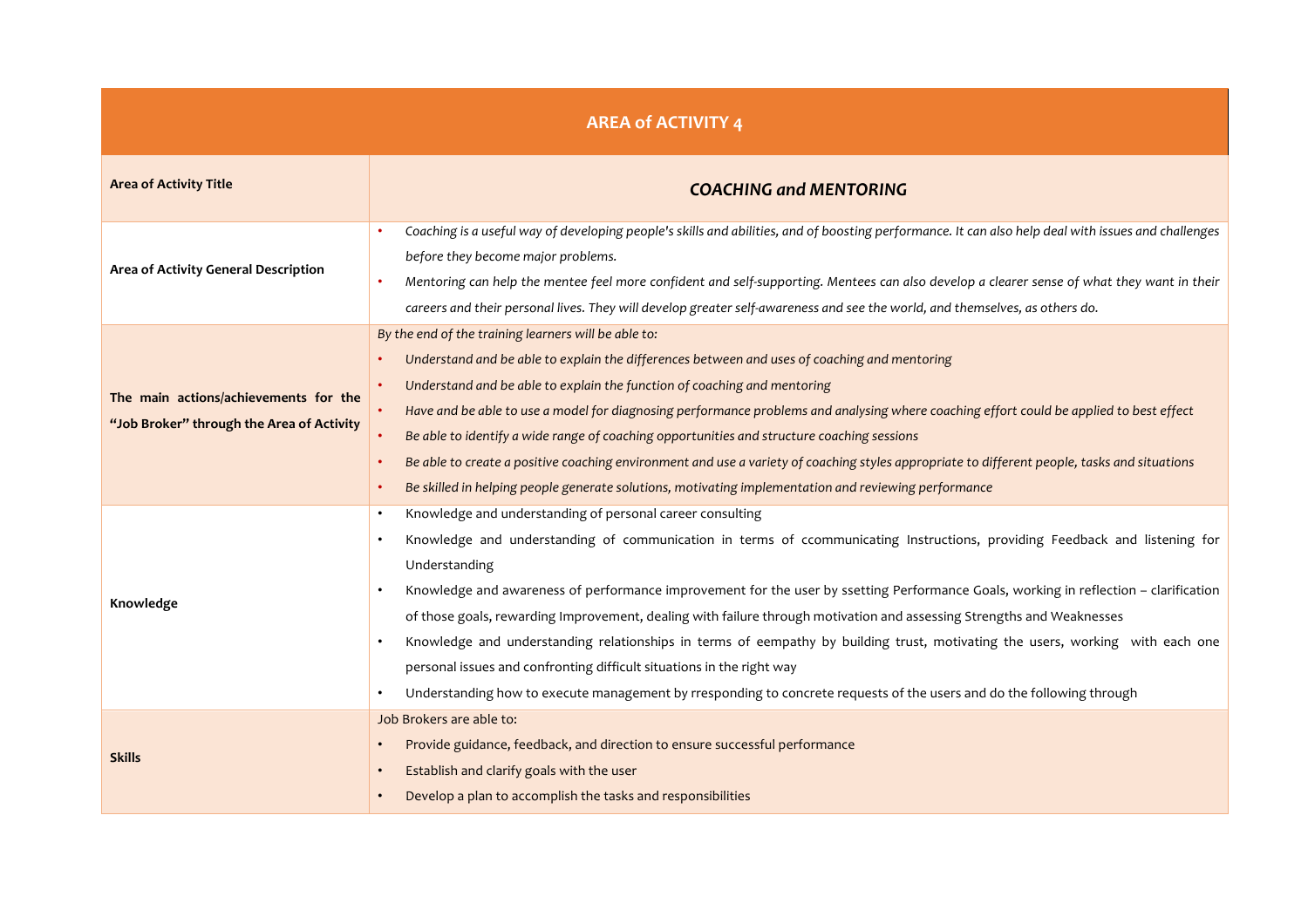|             | Ensure members / people have a clear definition and understanding of their roles and responsibilities                                                                  |  |  |
|-------------|------------------------------------------------------------------------------------------------------------------------------------------------------------------------|--|--|
|             | Align expectations with members / people                                                                                                                               |  |  |
|             | Encourage and provide feedback for improvement                                                                                                                         |  |  |
| Competences | Motivator for job seekers to get defined objectives<br>Empathy - Emotional Bluetooth/Intelligence with both job seekers and employers to achieved and align their aims |  |  |

| <b>AREA of ACTIVITY 5</b>                                                          |                                                                                                                                                                                                                                                                                                                                                                                                                                                                                                                                                                                                                                                                                                                                                                                                                                                                                                                                                                                                                                              |  |  |  |
|------------------------------------------------------------------------------------|----------------------------------------------------------------------------------------------------------------------------------------------------------------------------------------------------------------------------------------------------------------------------------------------------------------------------------------------------------------------------------------------------------------------------------------------------------------------------------------------------------------------------------------------------------------------------------------------------------------------------------------------------------------------------------------------------------------------------------------------------------------------------------------------------------------------------------------------------------------------------------------------------------------------------------------------------------------------------------------------------------------------------------------------|--|--|--|
| <b>Area of Activity Title</b>                                                      | <b>PARTNERSHIP WORKING</b>                                                                                                                                                                                                                                                                                                                                                                                                                                                                                                                                                                                                                                                                                                                                                                                                                                                                                                                                                                                                                   |  |  |  |
| Area of Activity General Description                                               | Working in partnership with other employability programme providers to seek out the right person for the job.<br>٠<br>It is the strategy to work with other job brokerage organisations in order to enable you to meet the range of needs of all of your clients.<br>٠<br>Working together to identify areas of strength for individual agencies can greatly enhance the service to employers and jobseekers. It can<br>٠<br>concentrate organisational resources on providing the best possible                                                                                                                                                                                                                                                                                                                                                                                                                                                                                                                                             |  |  |  |
| The main actions/achievements for the<br>"Job Broker" through the Area of Activity | Buildup of long-term relationships to companies offering employment opportunities for job seekers, other providers of job brokering services,<br>$\bullet$<br>VET institutions, providers of support measures for job seekers as well as representatives of (public) funding bodies.<br>Possession of an overview over the current market concerning job brokering and other relevant support services for job seekers.<br>Working together with other job brokering services and other stakeholders in order to identify provision gaps of job brokering services and/or<br>to define target group(s) with different needs and plan job-brokering services accordingly.<br>Coordination with other job brokering services to identify strengths of the different organisations and to decide in mutually supportive<br>processes which organisation or services serve the needs of different target groups the best in order to concentrate resources of different job<br>brokering services by specialising on specific groups of clients. |  |  |  |
| Knowledge                                                                          | He/She knows (to)<br>The existing support programmes & services for Job Seekers as well as funding schemes for support of job seekers.<br>$\bullet$<br>The business sectors or specific employers that offer job opportunities for (disadvantaged) job seekers.<br>$\bullet$<br>Other providers of job brokering services in the region and compare their provision of services.<br>$\bullet$                                                                                                                                                                                                                                                                                                                                                                                                                                                                                                                                                                                                                                                |  |  |  |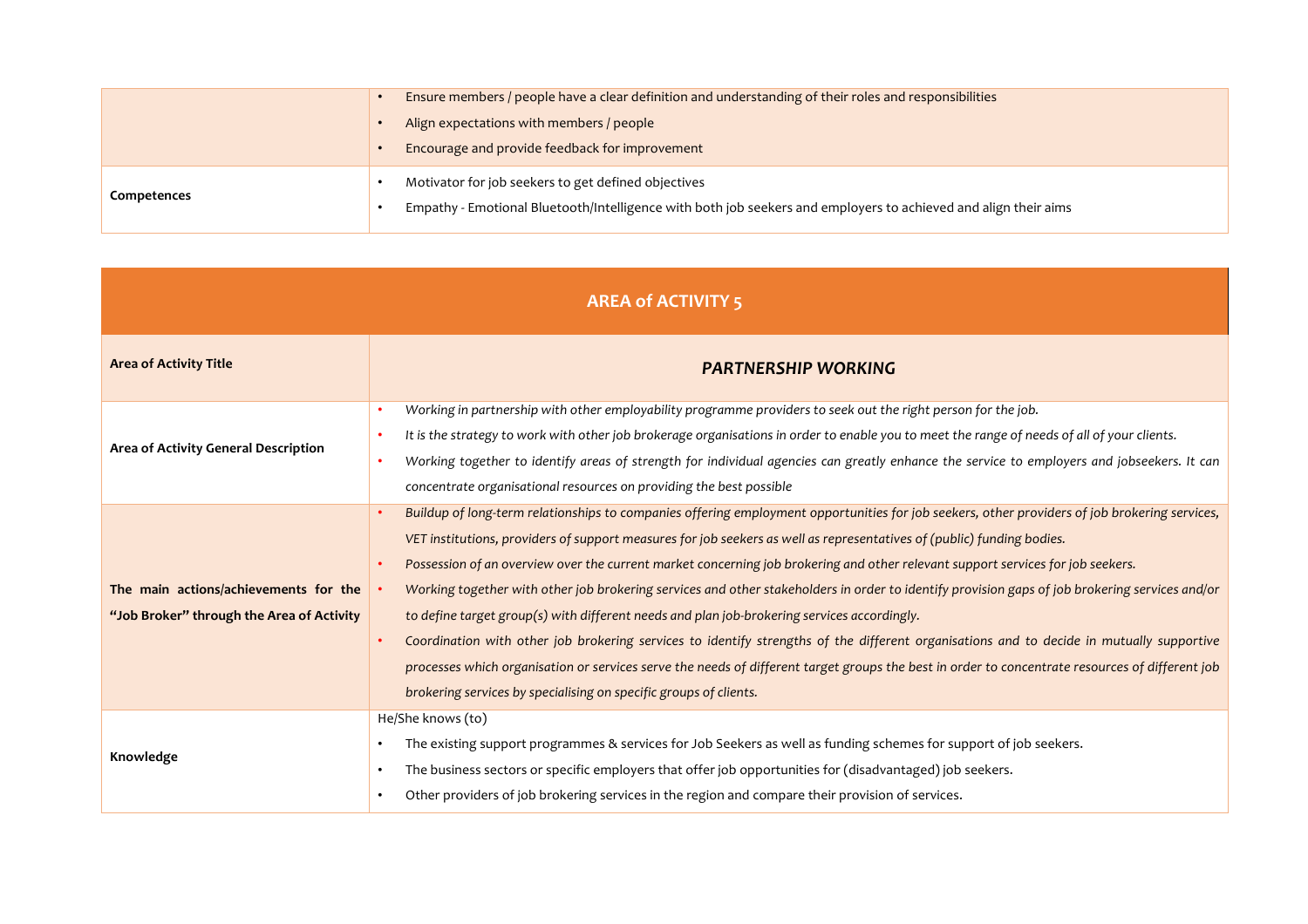|               | Categorize different target groups of job seekers/employers and their specific needs.<br>$\bullet$                                                    |
|---------------|-------------------------------------------------------------------------------------------------------------------------------------------------------|
|               | Distinguish different stakeholders (job seekers, companies, providers of job brokering services & support measures for job seekers, VET-              |
|               | institutions, public-funding bodies etc.) and their different rationales.                                                                             |
|               | Identify specific target groups, possible cooperation partners and/or competitors and niches on the labour market.<br>$\bullet$                       |
|               | Build up long-term relationships to possible cooperation partners and/or funding bodies for support measures for job seekers.                         |
|               | Utilize relations to other job brokering providers, funding bodies etc. in order to identify gaps in job brokering service provision for<br>$\bullet$ |
| <b>Skills</b> | (disadvantaged) job seekers and specific group of job seekers.                                                                                        |
|               | Discuss with other job brokering providers about on which specific target groups of job seekers and/or employers the different services<br>$\bullet$  |
|               | should concentrate on and to adapt the services of the own organisation in order to optimize it for specific needs or target groups.                  |
|               | Jointly develop of communication processes, work procedures and standards as basis for high quality job brokering services                            |
|               | Being responsible for building up long-term relationships and cooperation with other job brokering providers, companies, and providers                |
| Competences   | of support measures for job seekers, VET-institutions, public-funding bodies etc.                                                                     |
|               | Being responsible for utilizing relationships to other stakeholders and especially other job brokering providers in order to concentrate              |
|               | organisational resources and to develop job-brokering services that best serve the needs of specific target groups.                                   |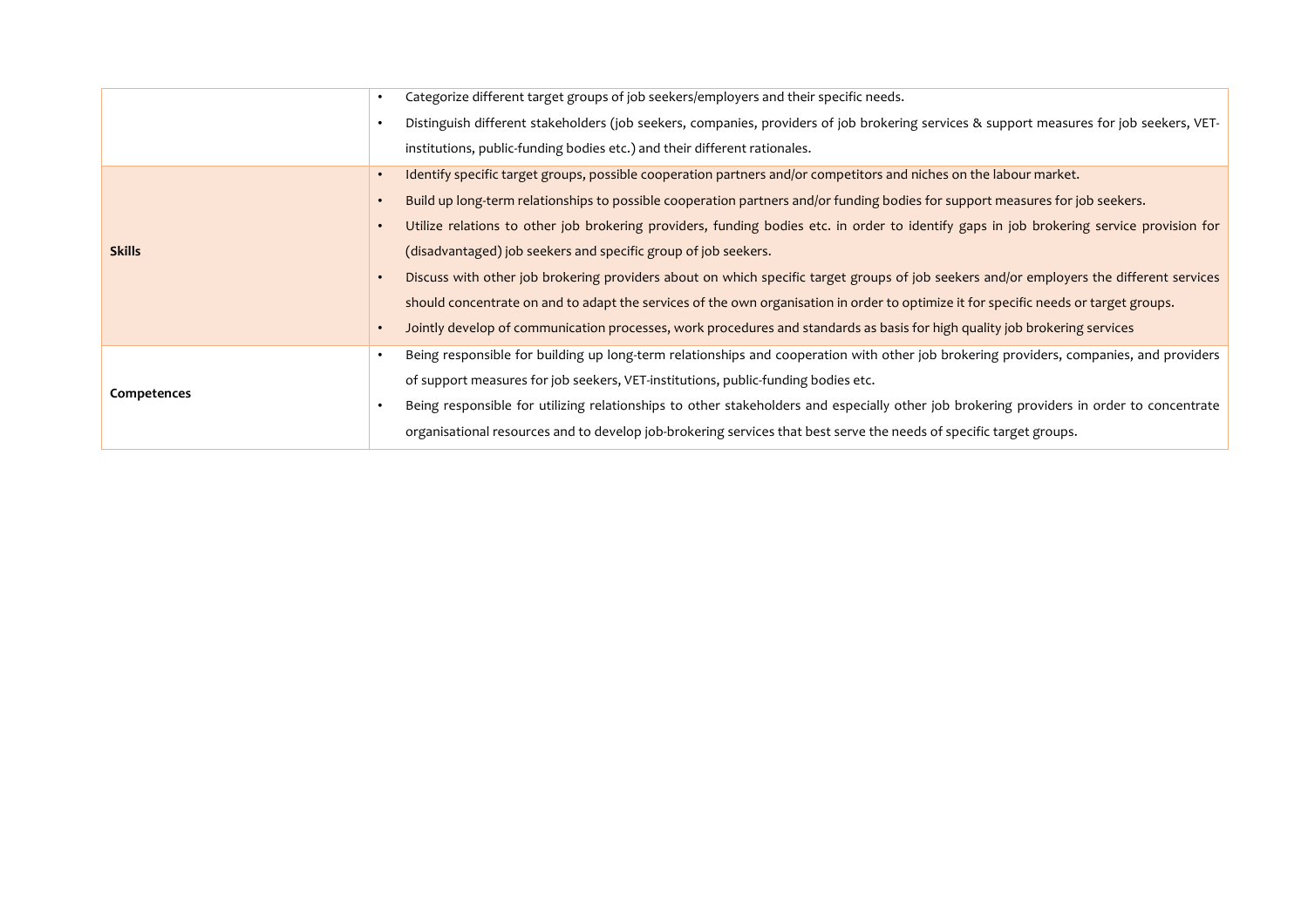| <b>AREA of ACTIVITY 6</b>                                                          |                                                                                                                                                                                                                                                                                                                                                                                                                                                                                                                                                                                                                                                                                                                                                                                                                                                                                                                                                                                                                     |  |  |
|------------------------------------------------------------------------------------|---------------------------------------------------------------------------------------------------------------------------------------------------------------------------------------------------------------------------------------------------------------------------------------------------------------------------------------------------------------------------------------------------------------------------------------------------------------------------------------------------------------------------------------------------------------------------------------------------------------------------------------------------------------------------------------------------------------------------------------------------------------------------------------------------------------------------------------------------------------------------------------------------------------------------------------------------------------------------------------------------------------------|--|--|
| <b>Area of Activity Title</b><br><b>PROFESSIONALISM</b>                            |                                                                                                                                                                                                                                                                                                                                                                                                                                                                                                                                                                                                                                                                                                                                                                                                                                                                                                                                                                                                                     |  |  |
| Area of Activity General Description                                               | It is the ability to apply discipline/professional skills and knowledge in the workplace setting the standard that employers will expect from<br>customers                                                                                                                                                                                                                                                                                                                                                                                                                                                                                                                                                                                                                                                                                                                                                                                                                                                          |  |  |
| The main actions/achievements for the<br>"Job Broker" through the Area of Activity | Through this area of activity the job broker will implement the following actions:<br>➤<br>Serve customers and employers in a professional way<br>Deal with problems that may arise with customers and employers<br>Resolve possible conflicts<br>Manage time effectively<br>Collaborate with customers effectively<br>Implement transactions in an ethical way<br>Perform self-evaluation                                                                                                                                                                                                                                                                                                                                                                                                                                                                                                                                                                                                                          |  |  |
| Knowledge                                                                          | Explain what is meant by professional manners<br>$\bullet$<br>List possible professional values (e.g. accountability, responsibility, integrity, confidentiality etc.)<br>$\bullet$<br>Recall and explain advanced customer care principles and techniques (e.g. active listening and empathy)<br>$\bullet$<br>List techniques for building up self-confidence for greater success at work as a job broker.<br>$\bullet$<br>Describe the tone of voice and body language that should be used in the case of conflict.<br>$\bullet$<br>Define workplace culture and list some of its characteristics. Explain why it is important to be aware of the workplace culture when you<br>$\bullet$<br>have the role of the job broker.<br>List main principles of time management.<br>$\bullet$<br>Describe principles of effective teamwork (e.g. team as an entity, value each member, clear roles, team goals, effective communication,<br>$\bullet$<br>initiative and reward, team working as a learning process etc.) |  |  |
| <b>Skills</b>                                                                      | Set criteria for self-assessment.<br>$\bullet$<br>Apply advanced customer care principles and techniques such as active listening and empathy in order to ensure customer satisfaction<br>Assess customers 'expectations using tools and techniques<br>$\bullet$                                                                                                                                                                                                                                                                                                                                                                                                                                                                                                                                                                                                                                                                                                                                                    |  |  |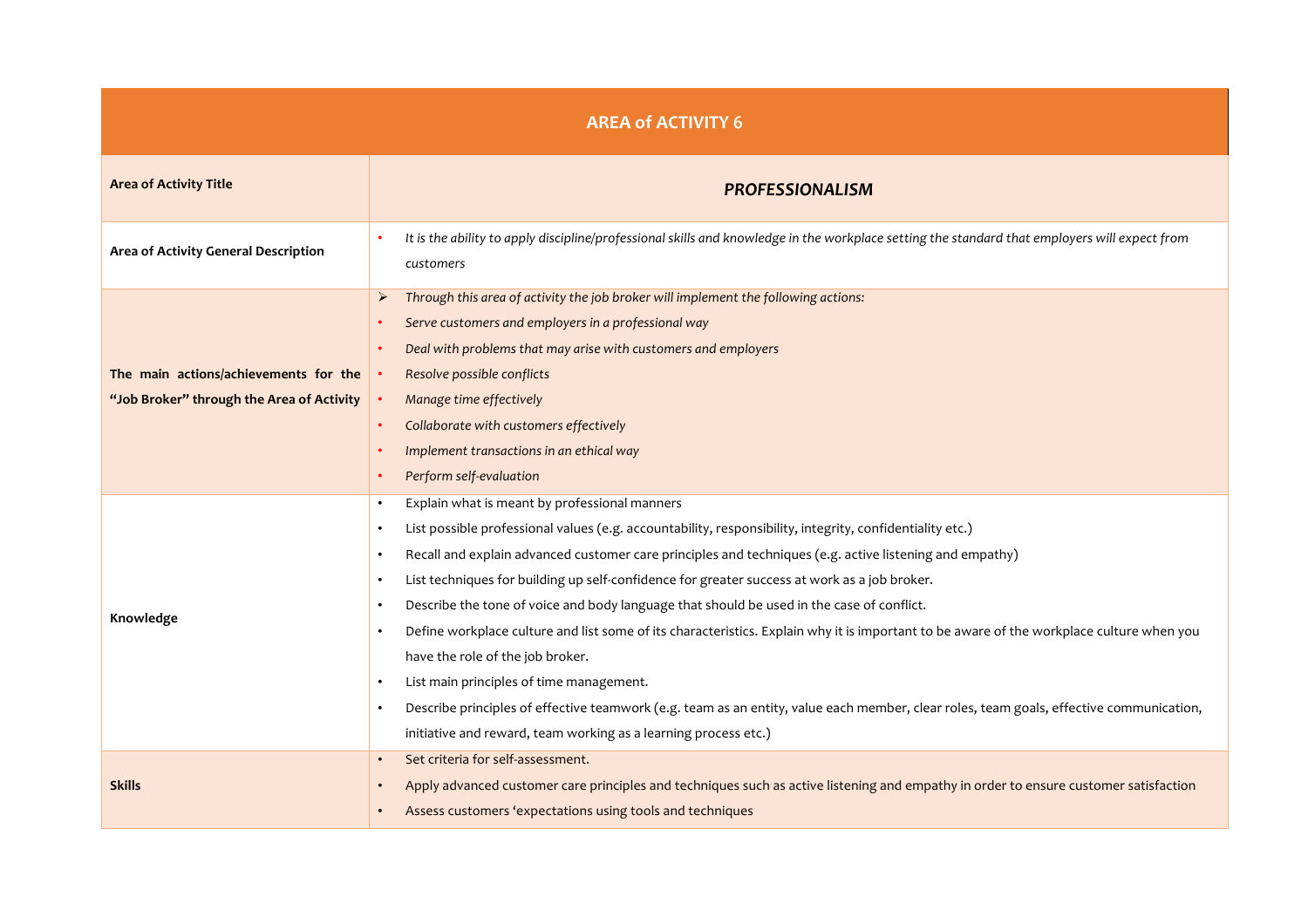|             | Carry out business communication and transactions in line with ethical frameworks.                                                     |
|-------------|----------------------------------------------------------------------------------------------------------------------------------------|
|             | Apply successfully conflict resolution principles to resolve issues with employers and customers                                       |
|             | Identify possible solutions in problems with employers or customers and apply decision making techniques to evaluate options to arrive |
|             | at the best solution                                                                                                                   |
|             | Make use of collaboration principles to achieve best possible results for employers and customers                                      |
|             | Plan the day ensuring that one meets all deadlines                                                                                     |
|             | Evaluate yourself based on the self-assessment criteria and decide on improvement.                                                     |
|             | Demonstrate organisational commitment both to employers and customers                                                                  |
| Competences | Demonstrate the ability to deliver, monitor and evaluate customer satisfaction as a means of continuous customer service quality       |
|             | improvement                                                                                                                            |
|             | Appreciate the importance and demonstrate awareness of workplace culture                                                               |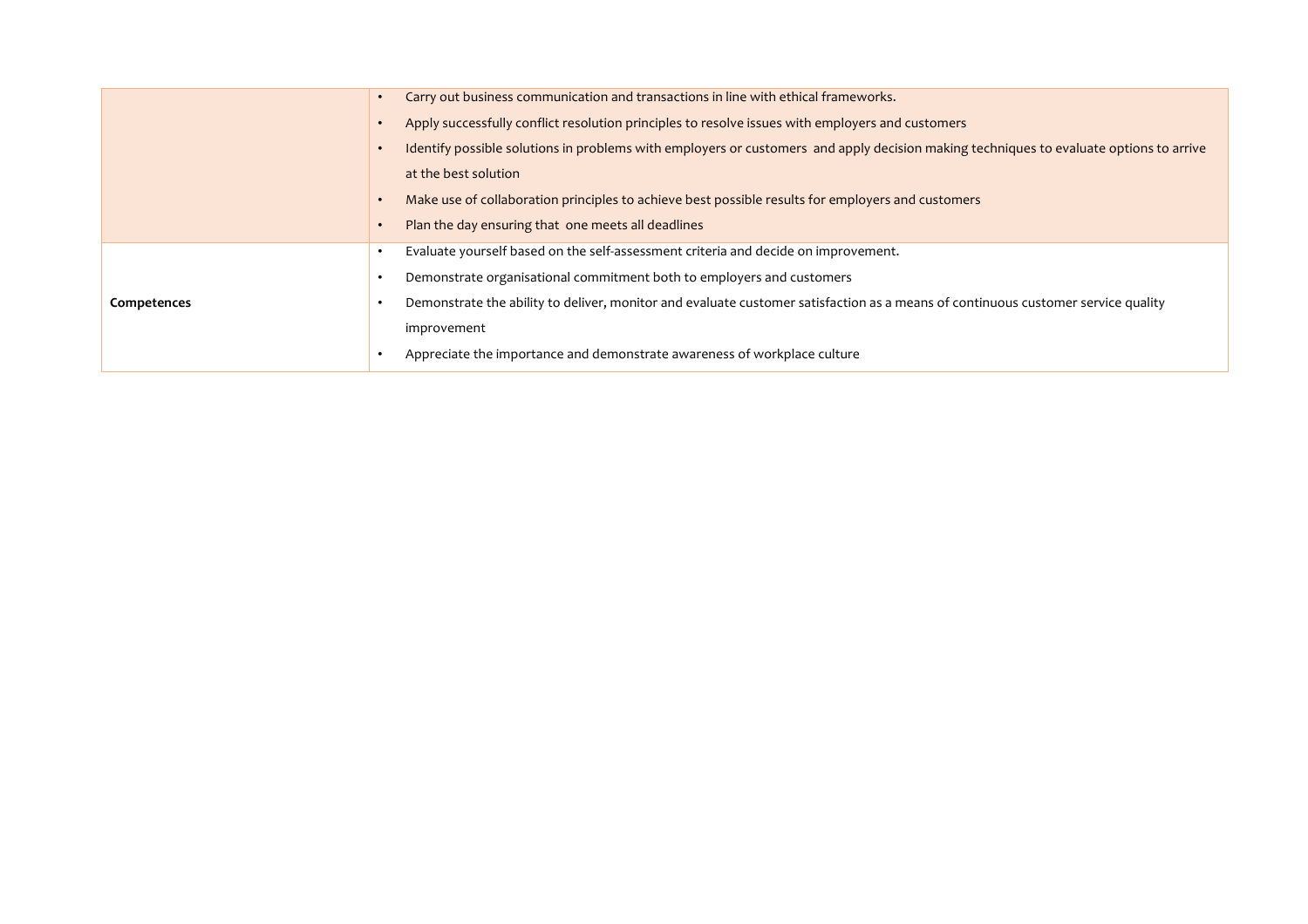# 6. Continuing Professional Development (CPD) – List of useful resources and links in the partner countries

#### **Italy**

- Ministry of Labour (Ministro del Lavoro e delle Politiche Sociali)  **http://www.lavoro.gov.it/Pagine/default.aspx**
- ALMP Web Portal Clic Lavoro
	- **https://www.cliclavoro.gov.it/Pagine/default.aspx**
- MIUR Ministry of Education, Universities and Research (Ministero dell'Istruzione, dell'Università e della Ricerca)

### http://www.istruzione.it/

- New Apprenticeship (Nuovo Apprendistato) http://www.nuovoapprendistato.gov.it/
- National Civil Service (Servizio Civile Nazionale)

### **http://www.serviziocivile.gov.it/**

• ISFOL - National Public Researching Institute for Training, Labour and Social Policy

http://www.isfol.it/

### **United Kingdom**

- Office of Qualifications and Examinations Regulation (Ofqual)  **https://www.gov.uk/government/organisations/ofqual**
- Office for Standards in Education, Children's Services and Skills (Ofsted)  **https://www.gov.uk/government/organisations/ofsted**
- Association for Management Education and Development  **http://www.amed.org.uk/**
- Institute of Training and Occupational Learning (ITOL)  **http://www.itol.org/**
- The British Institute for Learning & Development

 **http://www.thebild.org/**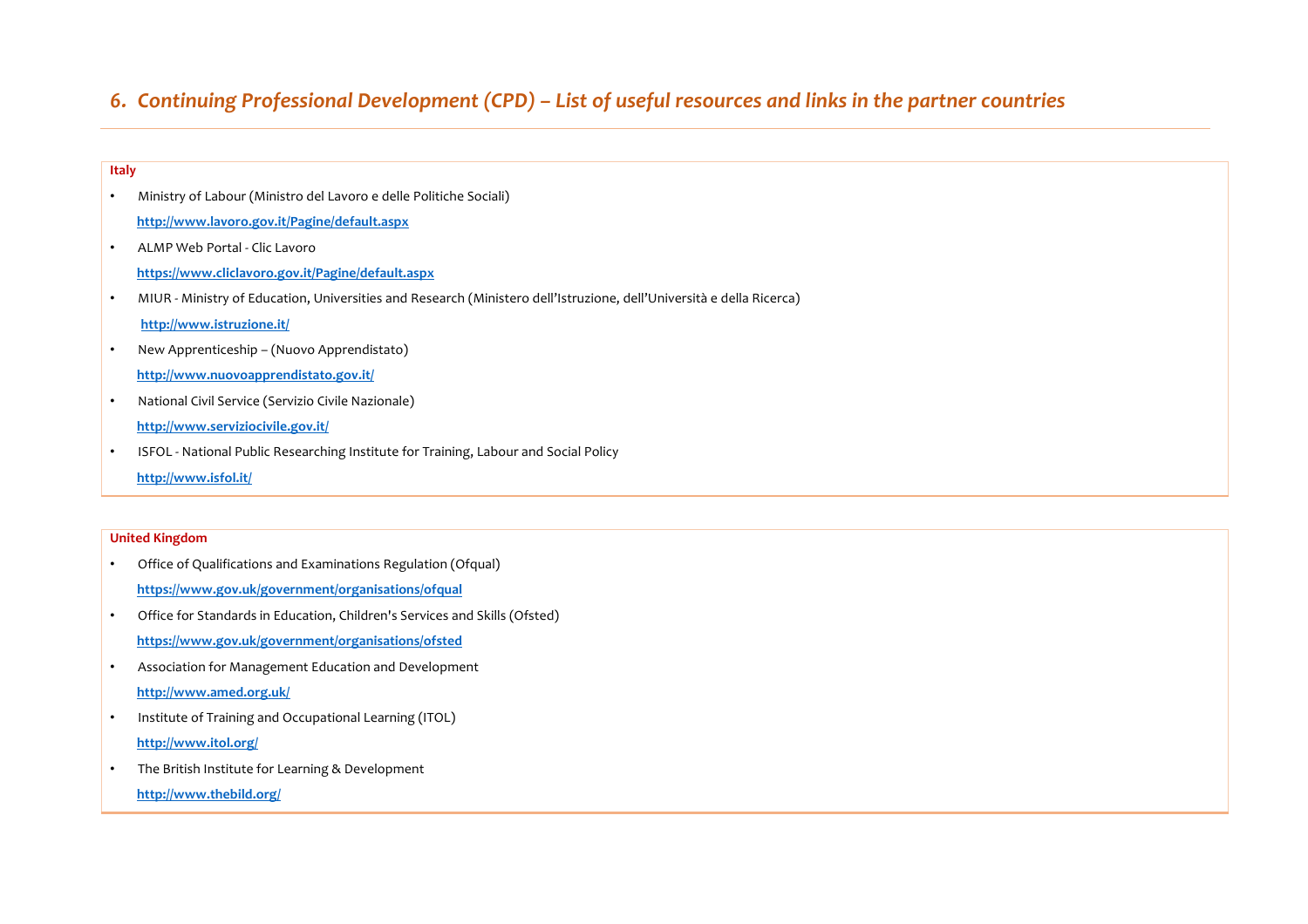#### • The Career Development Institute

#### **http://www.thecdi.net/**

#### **Greece**

• National Organisation for the Certification of Qualifications & Vocational Guidance (EOPPEP) **http://www.eoppep.gr**

• Information Centre for Employed & Unemployed (KEPEA)

**http://kepea.gr/index.php**

• Greek Manpower Employment Organisation (OAED)

#### **http://www.oaed.gr/**

• Hellenic Society of Counselling and Guidance

#### **www.elesyp.gr**

#### **Cyprus**

- Cyprus Human Resource Development Authority, from: **www.hrdauth.org,cy**
- Department of Labour. (n.d.). *Training programme for the employees of the Private Employment Agencies*. Retrieved May 12, 2016, from: **http://www.mlsi.gov.cy/mlsi/dl/dl.nsf/All/B4F3F5C4316594A6C2257EC8004AD7F0?OpenDocument**
- Human Resource Development Authority of Cyprus. (n.d.). Training progamme for unemployed in the hotel and restaurant sector . Retrieved May 20, 2016, from: **http://www.hrda.org.cy/easyconsole.cfm/page/project/p\_id/29**
- EKE KYΠPOY. (n.d.). Operation of private employment Agency. Retrieved May 12, 2016, from: **http://www.businessincyprus.gov.cy/mcit/psc/psc.nsf/All/a94644492b1fecd6c2257b6c002573ea?OpenDocument**
- Frederic University. Masters in Counselling and Professional Guidance, from: **http://www.frederick.ac.cy/school-of-education-postgraduate-programs/masters-in-counselling-and-guidance**
- University of Nicosia, Masters in counseling, from: http://msc-counseling.unic-greece.gr/
- MMC Ltd, project STEP (website not available)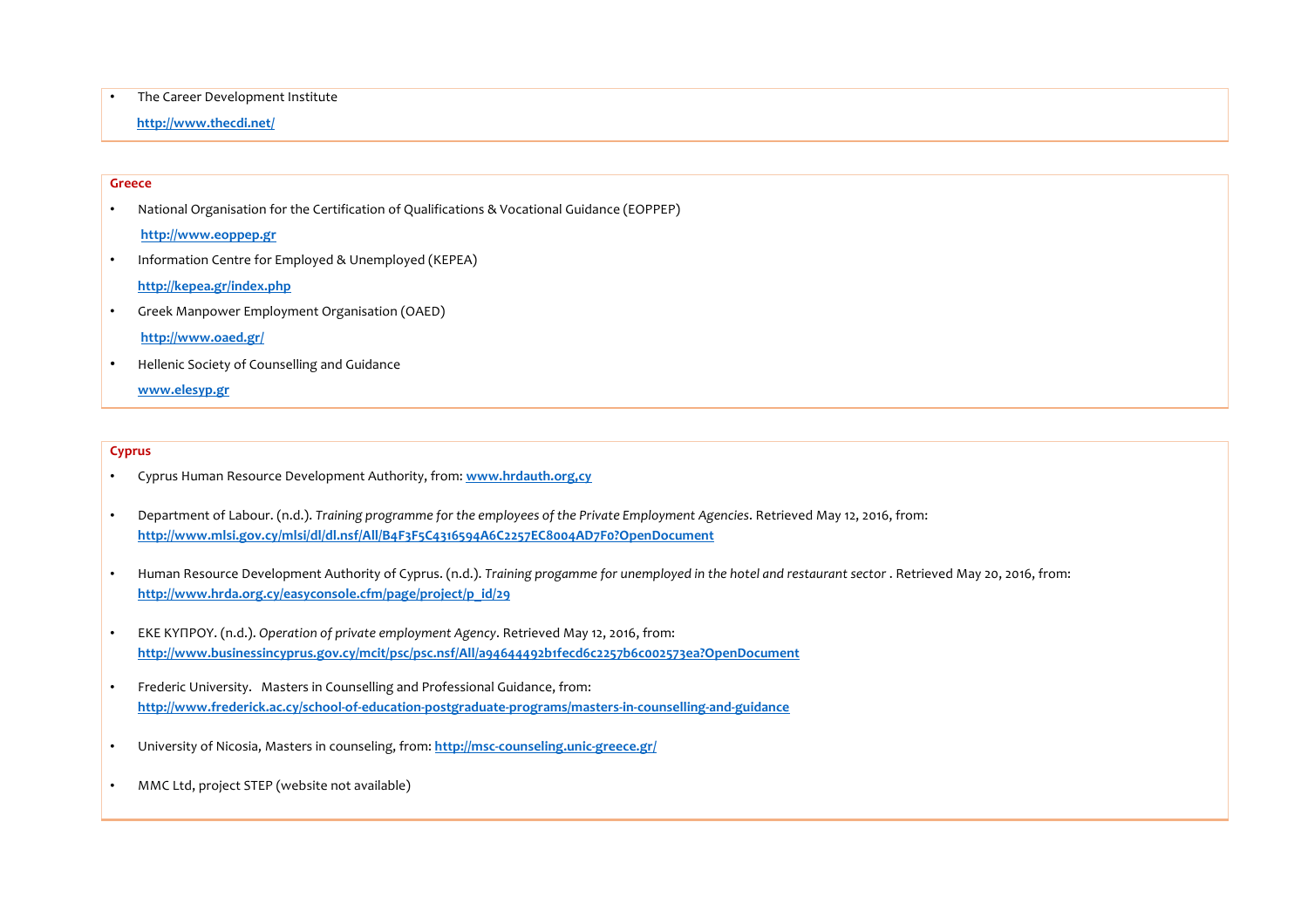#### **Spain**

- **http://elblogdelaorientacionlaboral.blogspot.com.es/**
- **http://conektioblog.com/2012/09/09/coaching-y-orientacion-laboral/**

#### **Germany**

• Statistical offices of the Federation and the Länder - The Classification Server: **https://www.klassifikationsserver.de/klassService/jsp/item/item.jsf?form**

#### **Austria**

- Universitätslehrgang Bildungs- und Berufsberatung: **http://www.wifi.at/Karriere/Akademische%20Ausbildungen/Pers%C3%B6nlichkeit%20bilden/Akademischer%20ExpertinExperte%20und%20Master%20of%20Arts**
- Diplomlehrgang Bildungs- und Berufsberatung:
- http://www.bifeb.at/programm/termin/calendar/2016/01/20/event/tx\_cal\_phpicalendar/bildungs\_und\_berufsberatung-1/

#### **Iceland**

- **www.ehi.is**
- **www.simenntunha.is**
- **http://www.ru.is/opnihaskolinn/um/**
- **www.hi.is**
- **www.unak.is**
- **www.ru.is**
- **www.bifrost.is**
- **www.nmi.is**
- **www.rannis.is**
- **www.virk.is**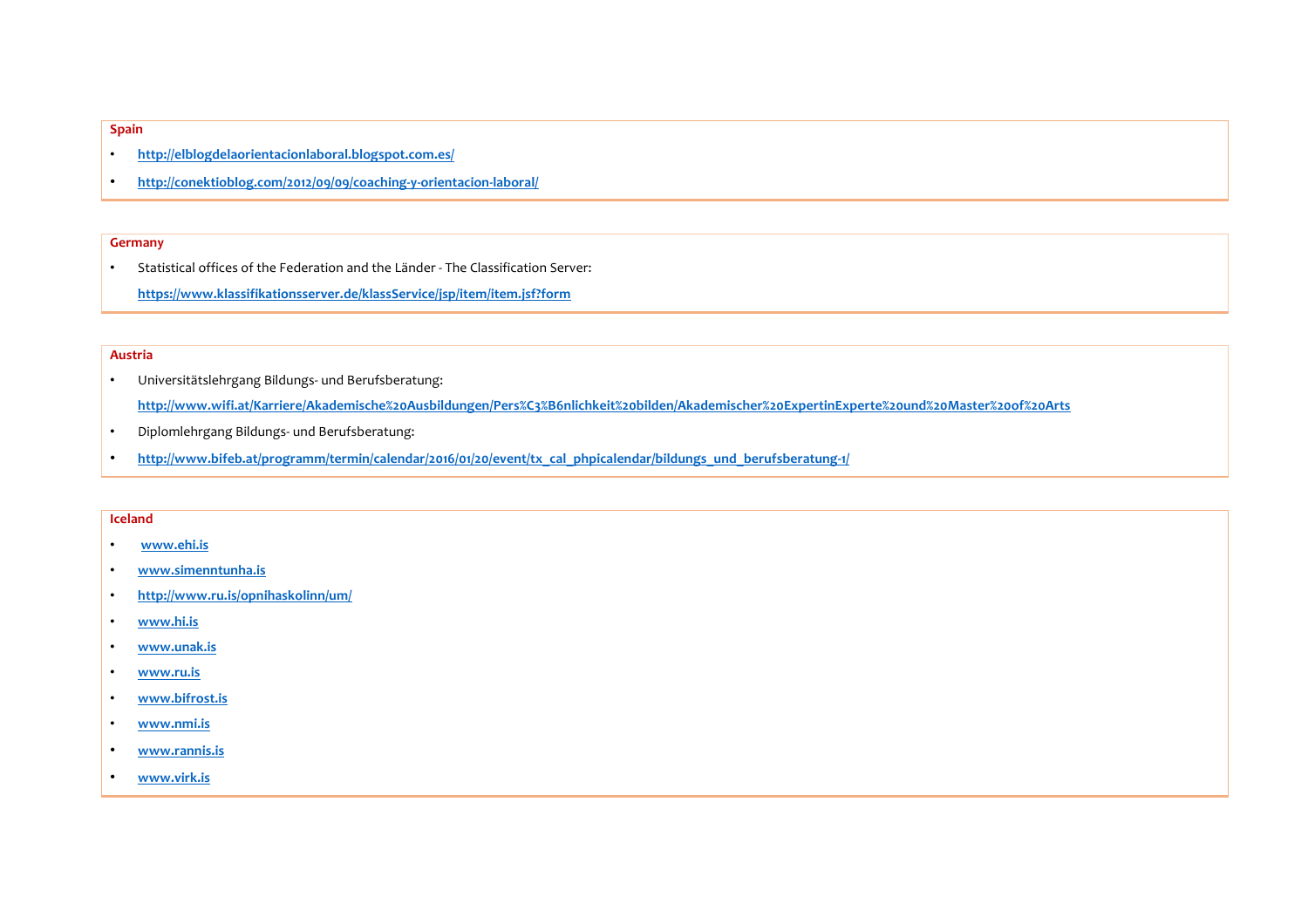• RECOMMENDATION OF THE EUROPEAN PARLIAMENT AND OF THE COUNCIL of 23 April 2008 on the establishment of the European Qualifications Framework for lifelong learning

| <b>QUALIFICATION</b>                                                                                                                                                                         | <b>LEARNING OUTCOMES</b>                                                                                                                                                                                                                                                                                                | <b>KNOWLEDGE</b>                                                                                                                                                                                                                                                                                              | <b>SKILLS</b>                                                                                                                                                                                                                                                                                                                                                                               | <b>COMPETENCE</b>                                                                                                                                                                                                                                                                                                                   |
|----------------------------------------------------------------------------------------------------------------------------------------------------------------------------------------------|-------------------------------------------------------------------------------------------------------------------------------------------------------------------------------------------------------------------------------------------------------------------------------------------------------------------------|---------------------------------------------------------------------------------------------------------------------------------------------------------------------------------------------------------------------------------------------------------------------------------------------------------------|---------------------------------------------------------------------------------------------------------------------------------------------------------------------------------------------------------------------------------------------------------------------------------------------------------------------------------------------------------------------------------------------|-------------------------------------------------------------------------------------------------------------------------------------------------------------------------------------------------------------------------------------------------------------------------------------------------------------------------------------|
| A formal outcome of an assessment and<br>validation process which is obtained when a<br>competent body determines that an individual<br>has achieved learning outcomes to given<br>standards | The statements of what a learner knows,<br>understands and is able to do on<br>completion of a learning process, which<br>are defined in terms of knowledge, skills<br>and competence<br>There are different approaches to<br>identifying and describing learning<br>outcomes depending on the<br>qualifications system | The outcome of the assimilation of information through<br>learning. Knowledge is the body of facts, principles,<br>theories and practices that is related to a field of work or<br>study. In the context of the European Qualifications<br>Framework, knowledge is described as theoretical<br>and/or factual | The ability to apply knowledge and<br>use know-how to complete tasks<br>and solve problems. In the context<br>of the European<br><b>Qualifications Framework, skills</b><br>are described as cognitive<br>(involving the use of logical,<br>intuitive and creative thinking) or<br>practical (involving<br>manual dexterity and the use of<br>methods, materials, tools and<br>instruments) | The proven ability to use knowledge,<br>skills and personal, social and/or<br>methodological abilities, in work or<br>study situations<br>and in professional and personal<br>development. In the context of the<br><b>European Qualifications Framework,</b><br>competence is described in terms of<br>responsibility and autonomy |

• RECOMMENDATION OF THE EUROPEAN PARLIAMENT AND OF THE COUNCIL of 18 June 2009 on the establishment of a European Credit System for Vocational Education and Training (ECVET)

| <b>Unit of Learning</b><br><b>Outcomes</b>                                                                                                          | <b>Credit for Learning</b><br><b>Outcomes</b>                                                                                                                                                                   | <b>Competent Institution</b>                                                                                                                                                                                                                                                                                                                               | <b>Assessment of</b><br><b>Learning Outcomes</b>                                                                                                      | <b>Validation of Learning</b><br><b>Outcomes</b>                                                                                                                                              | <b>Recognition of</b><br><b>Learning Outcomes</b>                                                                          | <b>ECVET Points</b>                                                                                                                                                       |
|-----------------------------------------------------------------------------------------------------------------------------------------------------|-----------------------------------------------------------------------------------------------------------------------------------------------------------------------------------------------------------------|------------------------------------------------------------------------------------------------------------------------------------------------------------------------------------------------------------------------------------------------------------------------------------------------------------------------------------------------------------|-------------------------------------------------------------------------------------------------------------------------------------------------------|-----------------------------------------------------------------------------------------------------------------------------------------------------------------------------------------------|----------------------------------------------------------------------------------------------------------------------------|---------------------------------------------------------------------------------------------------------------------------------------------------------------------------|
| A component of a<br>qualification, consisting of a<br>coherent set of knowledge,<br>skills and competence, that<br>can be assessed and<br>validated | A set of learning outcomes<br>of an individual which have<br>been assessed and which<br>can be<br>accumulated towards a<br>qualification or transferred<br>to other learning<br>programmes or<br>qualifications | An institution which is responsible<br>for designing and awarding<br>qualifications or recognising units<br>or other functions<br>linked to ECVET, such as allocation<br>of ECVET points to qualifications<br>and units, assessment, validation<br>and recognition of learning<br>outcomes,<br>under the rules and practices of<br>participating countries | Methods and processes used<br>to establish the extent to<br>which a learner has in fact<br>attained particular<br>knowledge, skills and<br>competence | The process of confirming<br>that certain assessed<br>learning outcomes achieved<br>by a learner correspond to<br>specific outcomes which<br>may be required for a unit or<br>a qualification | The process of attesting<br>officially achieved learning<br>outcomes through the<br>awarding of units or<br>qualifications | A numerical representation of the<br>overall weight of learning<br>outcomes in a qualification and of<br>the relative weight of units in<br>relation to the qualification |